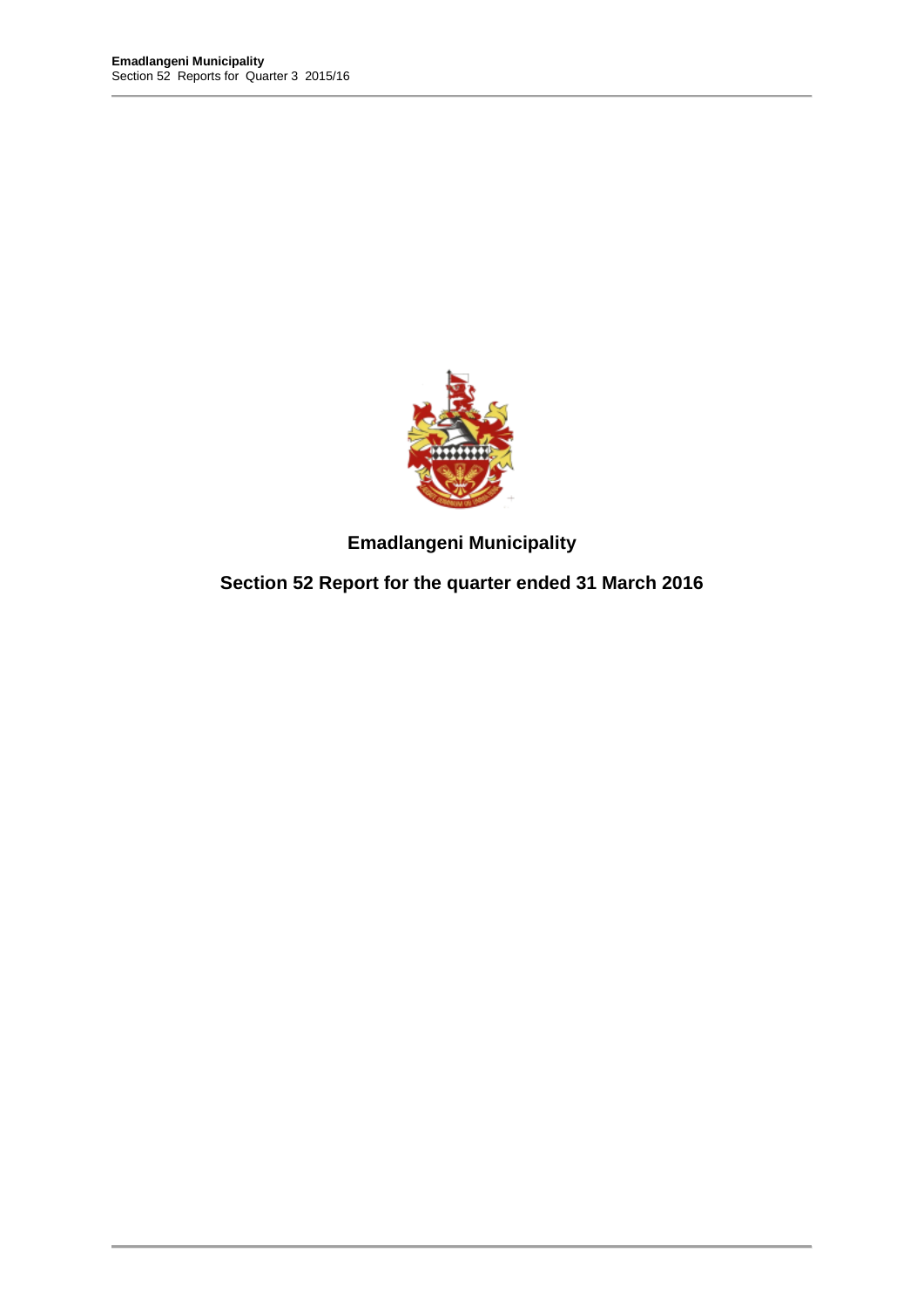# **TABLE OF CONTENTS**

|                                                                           | Page |
|---------------------------------------------------------------------------|------|
| <b>PART 1- IN YEAR REPORTING</b>                                          |      |
| Mayor's report                                                            | 3    |
| <b>Resolutions</b>                                                        | 4    |
| <b>Executive Summary</b>                                                  | 5    |
| In year budget statement tables                                           | 6    |
|                                                                           |      |
| <b>PART 2- SUPPORTING DOCUMENTATION</b>                                   |      |
| <b>Debtors Analysis</b>                                                   |      |
| <b>Creditors Analysis</b>                                                 | 8    |
| <b>Investment Portfolio</b>                                               | 9    |
| Allocation and grant receipts expenditure                                 | 10   |
| Councillor allowances and employee benefits                               | 11   |
| Material variances to the service delivery and budget implementation plan | 12   |
| Capital programme performance                                             | 13   |
| Municipal Manager's quality certification                                 | 14   |
|                                                                           |      |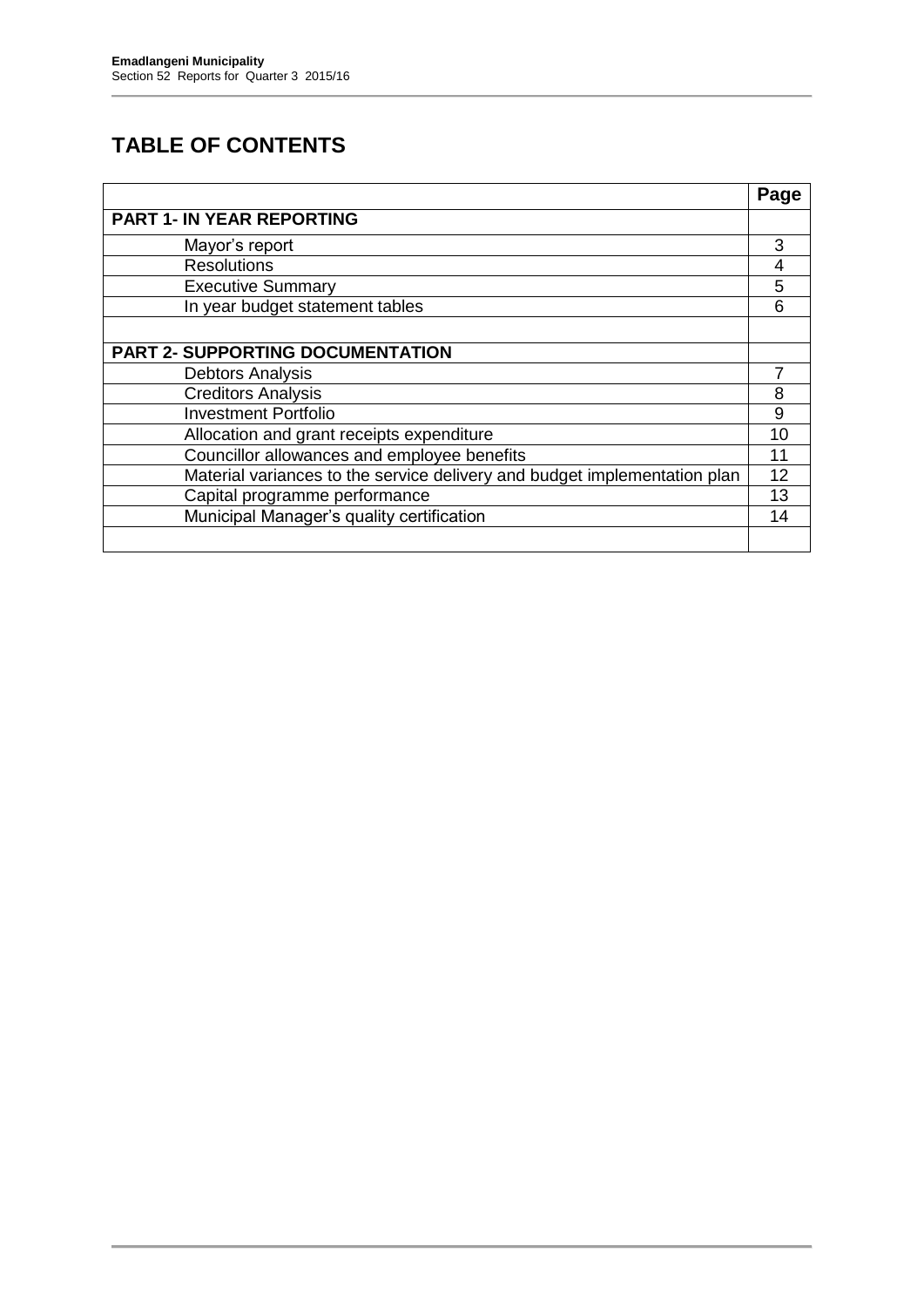# **MAYOR'S REPORT**

Councillors I present to you the third quarter report for the 2015/16 financial year on the implementation of the budget and the financial state of affairs of the municipality. The aforesaid budget is being implemented in line with the service delivery and budget implementation plan.

Revenue collection is still the desired levels owing to our impoverished communities. To this end debtors stood at R30 086 318 as at the end of March 2016 which is considerably high considering the size of the municipality. More effective and rigorous collection methods have to be employed to improve collection levels.

The municipality's revenue sources are limited and the municipality is mainly dependent on government grants capital expenditure more so. Municipal Infrastructure Grant is the main source of funding. Economic stimulation is of paramount importance in Emadlangeni in order to broaden the revenue base.

Property rates revenue contribute significantly to the limited revenue base, nevertheless, the municipality relies solely on ward 2 as far as property rates revenue is concerned. In light of the above the long term strategies should include making use of the vast land on the municipality's disposal in embarking on middle income housing projects on the periphery of the municipality's boundaries with Newcastle. By so doing the municipality's revenue base is increased in the form of property rates and increased economic activity.

The reports for the third quarter in overall depict a improved spending pattern. Accelerated spending is expected in the last quarter of the financial year.

**CLLR V.C. NDLOVU MAYOR**

**\_\_\_\_\_\_\_\_\_\_\_\_\_\_\_\_\_\_\_\_\_**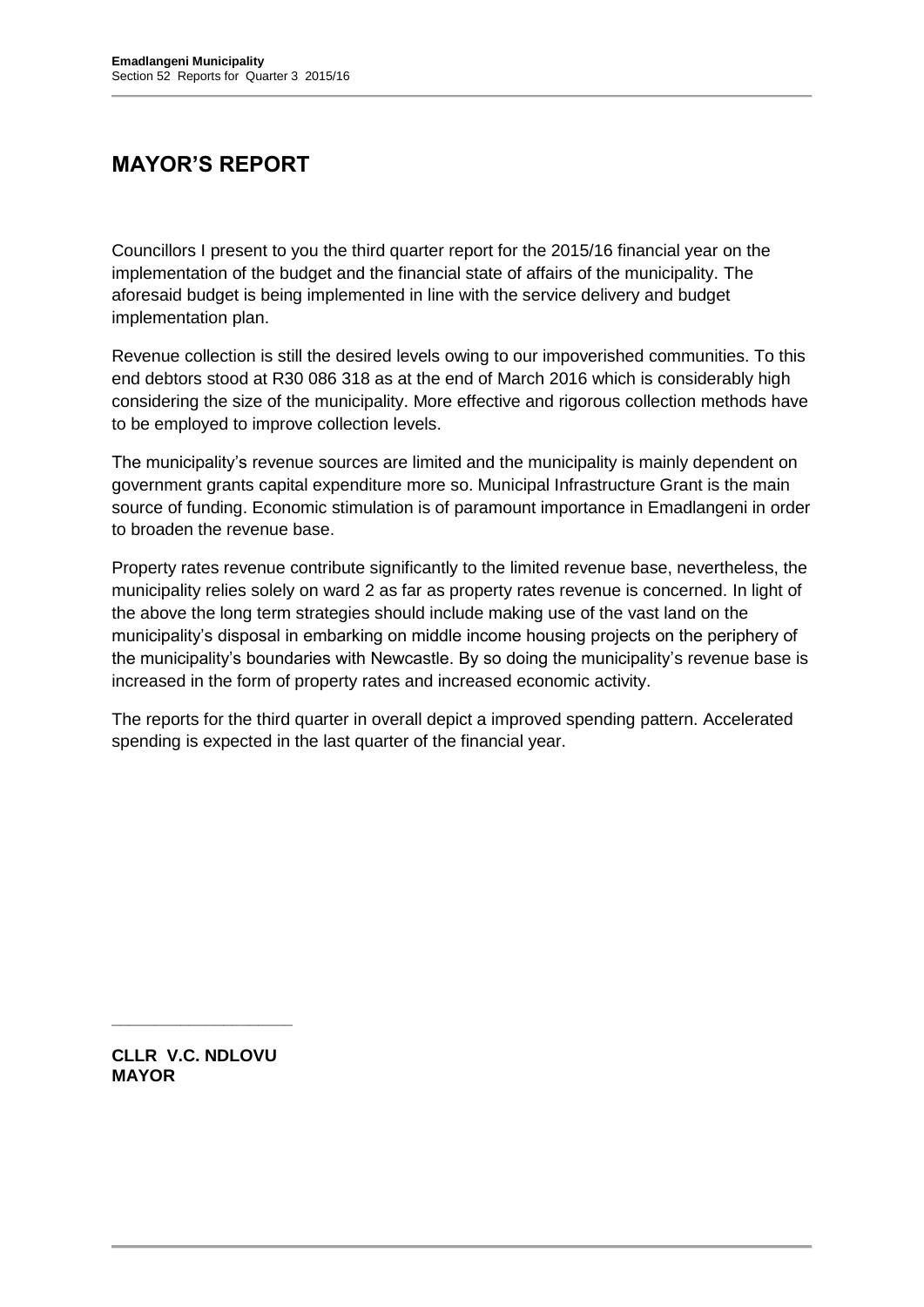# **RESOLUTIONS**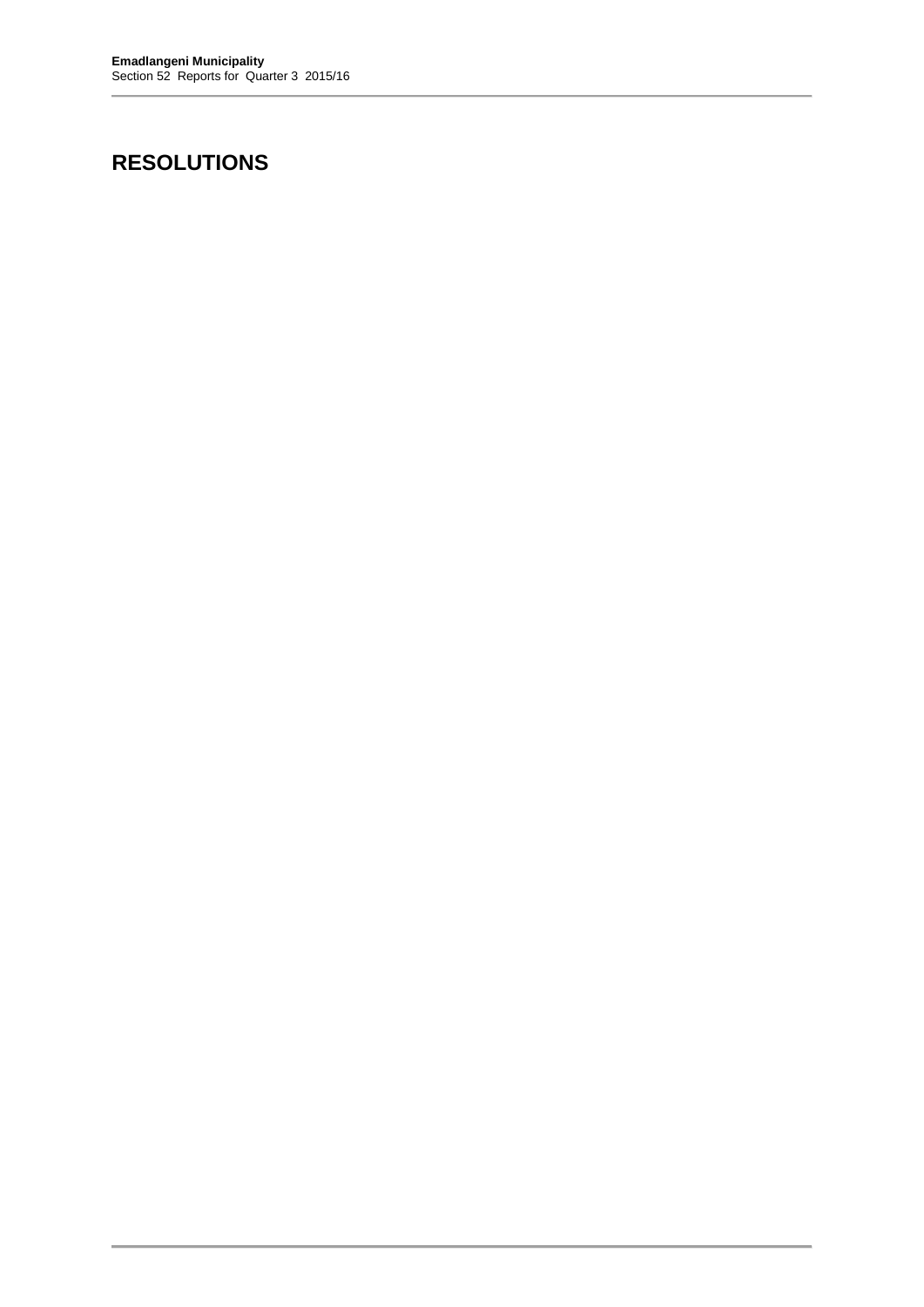# **EXECUTIVE SUMMARY**

### **REVENUE**

The budgeted total revenue for the  $3<sup>rd</sup>$  quarter was R22 762 794 compared to actual accrued and billed for the same period of R13 948 118.The negative variance between actual and budgeted revenue for the quarter is 38% chiefly attributed to the INEP grants and Small town rehabilitation grant transferred towards the end of the quarter and is unspent. Challenges were experienced with the electrification project for a greater part of the quarter.

### **OPERATIONAL EXPENDITURE**

The overall operational budget for the 3<sup>rd</sup> quarter was R17 831 467 in contrast to actual expenditure of R14 100 507.41 representing a variance of 21%. This is partly explained by vacant positions which have not been filled yet. Debt impairment and provisions explain the variance as well. The accounting entries are passed semiannually.

### **CAPITAL EXPENDITURE**

The total capital expenditure budget for the  $1<sup>st</sup>$  quarter amounts to R5 148 340 compared to the actual expenditure of R2 018 339 which translates to only 39% expenditure of the budget for the 3<sup>rd</sup> quarter. This is mainly explained by slow expenditure on the rural electrification project due challenges faced. However, issues identified are being addressed significant improvement is expected in the  $4<sup>th</sup>$  quarter. Appointments for other major capital expenditure projects are expected to be finalised in the final quarter. Therefore, a higher percentage spend of the budget is expected in the final quarter.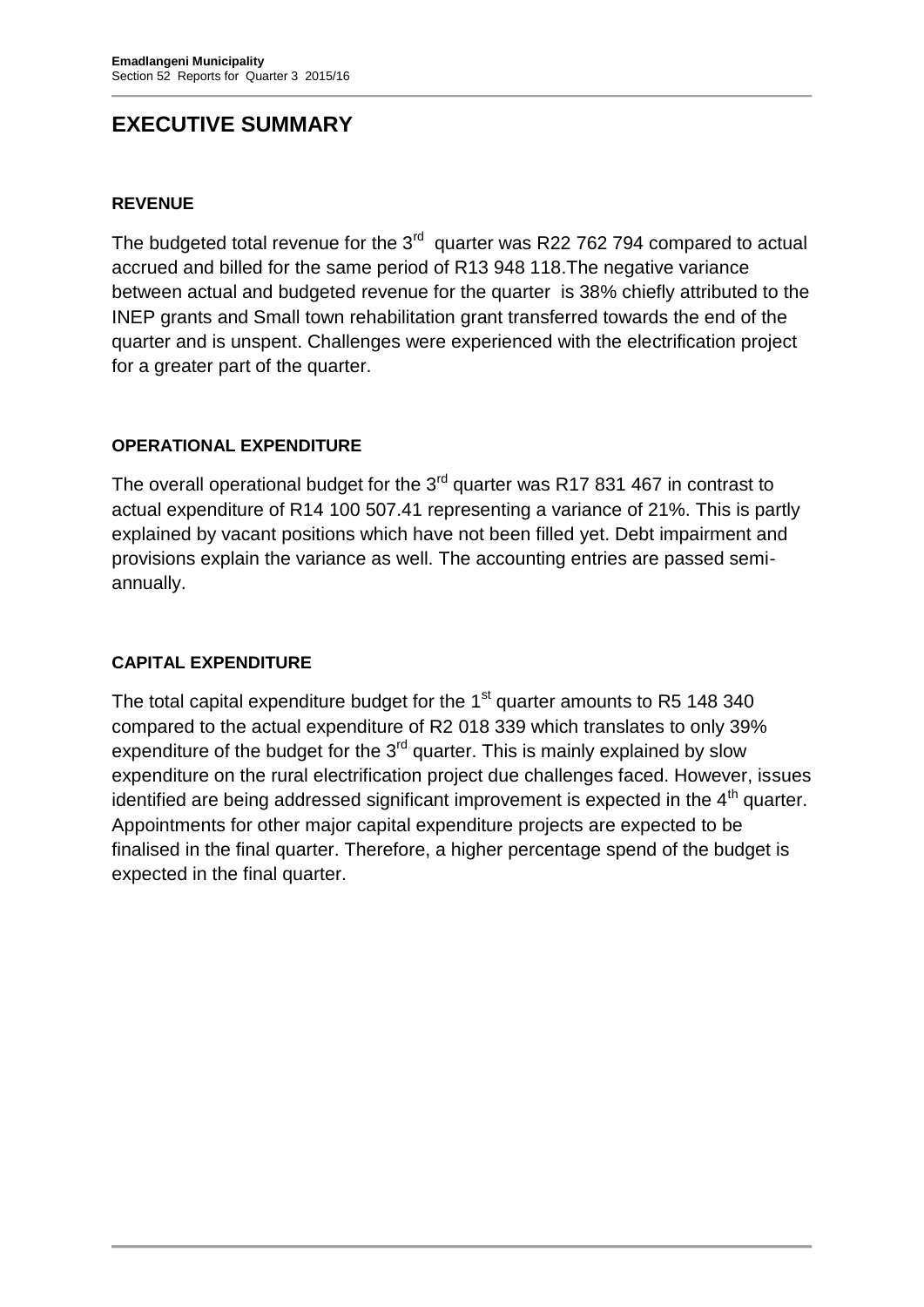# **IN YEAR BUDGET STATEMENT TABLES**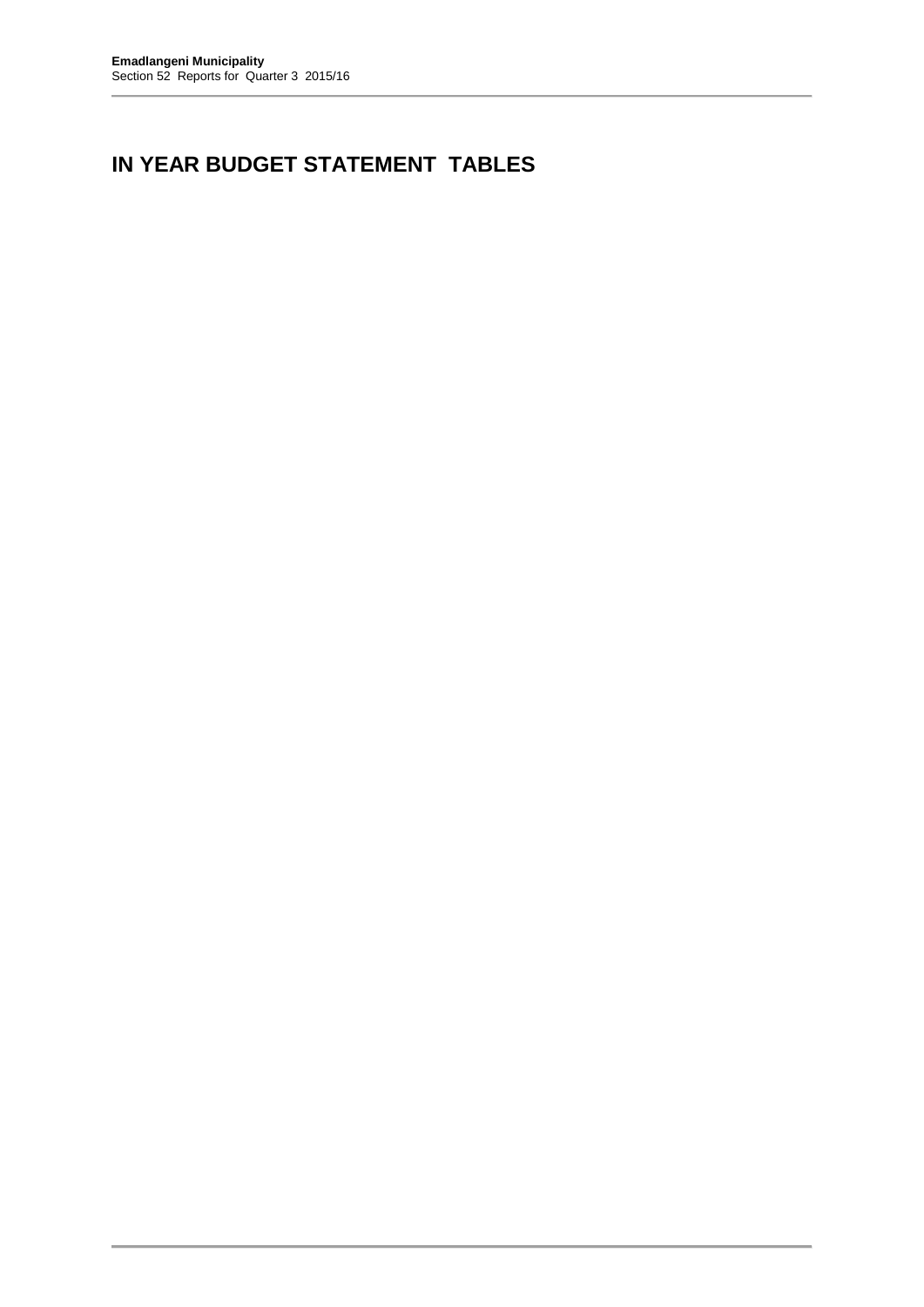#### **KZN253 eMadlangeni - Table C1 Monthly Budget Statement Summary - M09 March**

|                                                   | <b>HILL HILL</b><br>Budget Year 2015/16 |               |                          |                          |                          |                   |                          |                          |                  |
|---------------------------------------------------|-----------------------------------------|---------------|--------------------------|--------------------------|--------------------------|-------------------|--------------------------|--------------------------|------------------|
| Description                                       | 2014/15<br>Audited                      | Original      | Adjusted                 | Monthly                  | YearTD                   | YearTD            | <b>YTD</b>               | <b>YTD</b>               | <b>Full Year</b> |
|                                                   | Outcome                                 | <b>Budget</b> | <b>Budget</b>            | actual                   | actual                   | budget            | variance                 | variance                 | Forecast         |
| R thousands                                       |                                         |               |                          |                          |                          |                   |                          | %                        |                  |
| <b>Financial Performance</b>                      |                                         |               |                          |                          |                          |                   |                          |                          |                  |
| Property rates                                    | 14 955                                  | 16 981        | 16 981                   | 631                      | 14 159                   | 12 736            | 1424                     | 11%                      | 16 981           |
| Service charges                                   | 13 340                                  | 15 401        | 15 401                   | 1 0 8 2                  | 9 7 9 3                  | 11 551            | (1757)                   | $-15%$                   | 15 401           |
| Investment revenue                                | 1 2 9 3                                 | 1 1 3 0       | 1 4 8 0                  | 161                      | 1 2 1 4                  | 847               | 367                      | 43%                      | 1 1 3 0          |
| Transfers recognised - operational                | 22 783                                  | 24 620        | 26 620                   | 5 5 4 3                  | 22 814                   | 23 719            | (905)                    | $-4%$                    | 24 620           |
| Other own revenue                                 | 3 2 4 4                                 | 9 6 0 5       | 9 3 6 7                  | 289                      | 3 190                    | 7 204             | (4014)                   | $-56%$                   | 9 6 0 5          |
| <b>Total Revenue (excluding capital transfers</b> | 55 615                                  | 67 737        | 69 849                   | 7705                     | 51 171                   | 56 057            | (4886)                   | -9%                      | 67 737           |
| and contributions)                                |                                         |               |                          |                          |                          |                   |                          |                          |                  |
| Employ ee costs                                   | 18 240                                  | 23 366        | 20 629                   | 1612                     | 14 643                   | 17 525            | (2882)                   | $-16%$                   | 23 366           |
| Remuneration of Councillors                       | 1854                                    | 1973          | 1885                     | 238                      | 1 3 6 8                  | 1 4 8 0           | (111)                    | $-8%$                    | 1973             |
| Depreciation & asset impairment                   | 6 20 6                                  | 5 2 9 4       | 6 100                    | $\overline{\phantom{0}}$ | 3 6 9 8                  | 3 9 7 1           | (273)                    | $-7%$                    | 5 2 9 4          |
| Finance charges                                   | 98                                      | 101           | 101                      | $\overline{\phantom{0}}$ | 47                       | 76                | (29)                     | -38%                     | 101              |
| Materials and bulk purchases                      | 9 0 4 1                                 | 11 310        | 11 310                   | 687                      | 8 3 1 1                  | 8 4 8 2           | (171)                    | $-2%$                    | 11 310           |
| Transfers and grants                              | (0)                                     | 4 3 7 0       | 4 3 7 0                  | 553                      | 2 9 8 0                  | 3 2 7 8           | (298)                    | $-9%$                    | 4 3 7 0          |
| Other ex penditure                                | 19 125                                  | 22 252        | 26 930                   | 1773                     | 18 324                   | 16 689            | 1 6 3 5                  | 10%                      | 22 252           |
| <b>Total Expenditure</b>                          | 54 563                                  | 68 666        | 71 326                   | 4864                     | 49 372                   | 51 500            | (2 128)                  | $-4%$                    | 68 666           |
| Surplus/(Deficit)                                 | 1 0 5 2                                 | (929)         | (1477)                   | 2841                     | 1800                     | 4 5 5 7           | (2758)                   | $-61%$                   | (929)            |
| Transfers recognised - capital                    | 20 611                                  | 20 213        | 21 202                   | 775                      | 8 6 3 0                  | 15 160            | (6530)                   | $-43%$                   | 20 213           |
| Contributions & Contributed assets                |                                         |               |                          |                          |                          |                   |                          |                          |                  |
| Surplus/(Deficit) after capital transfers &       | 21 663                                  | 19 284        | 19 725                   | 3616                     | 10 429                   | 19 717            | (9 288)                  | $-47%$                   | 19 284           |
| contributions                                     |                                         |               |                          |                          |                          |                   |                          |                          |                  |
|                                                   |                                         |               |                          |                          |                          |                   |                          |                          |                  |
| Share of surplus/ (deficit) of associate          |                                         |               |                          |                          |                          |                   |                          |                          |                  |
| Surplus/ (Deficit) for the year                   | 21 663                                  | 19 284        | 19 725                   | 3616                     | 10 429                   | 19 717            | (9 288)                  | $-47%$                   | 19 284           |
| Capital expenditure & funds sources               |                                         |               |                          |                          |                          |                   |                          |                          |                  |
| Capital expenditure                               | 21 228                                  | 24 896        | 20 593                   | 443                      | 9871                     | 15 445            | (5574)                   | $-36%$                   | 20 593           |
| Capital transfers recognised                      | 19 999                                  | 18 946        | 15 4 46                  | 430                      | 7 5 3 7                  | 13 070            | (5533)                   | $-42%$                   | 15 446           |
| Public contributions & donations                  |                                         |               | $\overline{\phantom{0}}$ | $\overline{\phantom{0}}$ | $\overline{\phantom{0}}$ |                   | $\overline{\phantom{0}}$ |                          |                  |
| Borrow ing                                        |                                         |               |                          | $\qquad \qquad -$        | $\overline{a}$           |                   | $\qquad \qquad -$        |                          |                  |
| Internally generated funds                        | 1 2 2 8                                 | 5950          | 5 1 4 8                  | 13                       | 2 3 3 4                  | 2 3 7 5           | (41)                     | $-2%$                    | 5 1 4 8          |
| Total sources of capital funds                    | 21 228                                  | 24 896        | 20 593                   | 443                      | 9871                     | 15 445            | (5574)                   | $-36%$                   | 20 593           |
| <b>Financial position</b>                         |                                         |               |                          |                          |                          |                   |                          |                          |                  |
| Total current assets                              | 39 209                                  | 38 453        | 45 584                   |                          | 53 791                   |                   |                          |                          | 45 584           |
| Total non current assets                          | 117 677                                 | 137 807       | 136 828                  |                          | 123 850                  |                   |                          |                          | 136 828          |
| Total current liabilities                         | 10 919                                  | 18811         | 22 850                   |                          | 21 244                   |                   |                          |                          | 22 850           |
| Total non current liabilities                     | 8 3 1 3                                 | 8709          | 8709                     |                          | 8 3 1 3                  |                   |                          |                          | 8709             |
| <b>Community wealth/Equity</b>                    | 137 654                                 | 148 740       | 150 853                  |                          | 148 083                  |                   |                          |                          | 150 853          |
| <b>Cash flows</b>                                 |                                         |               |                          |                          |                          |                   |                          |                          |                  |
| Net cash from (used) operating                    | 23 815                                  | 18 016        | 22 303                   | 5 3 4 9                  | 16 705                   | 16 727            | 23                       | 0%                       | 22 303           |
| Net cash from (used) investing                    | (21925)                                 | (23651)       | (25991)                  | 2 183                    | (4 182)                  | (19 493)          | (15311)                  | 79%                      | (25991)          |
| Net cash from (used) financing                    | (351)                                   | (49)          | (49)                     | $\overline{a}$           | (27)                     | (37)              | (10)                     | 27%                      | (49)             |
| Cash/cash equivalents at the month/year end       | 27 463                                  | 1 3 1 6       | 23 726                   | -                        | 39 959                   | 24 660            | (15299)                  | -62%                     | 23 726           |
|                                                   |                                         |               |                          |                          |                          |                   |                          |                          |                  |
| Debtors & creditors analysis                      | 0-30 Days                               | 31-60 Days    | 61-90 Days               | 91-120 Days              | 121-150 Dys              | 151-180 Dys       | 181 Dys-<br>1 Yr         | Over 1Yr                 | Total            |
| Debtors Age Analysis                              |                                         |               |                          |                          |                          |                   |                          |                          |                  |
| Total By Income Source                            | 1 4 6 0                                 | (103)         | 874                      | 913                      | 344                      | 700               | 8 1 1 8                  | 17814                    | 30 121           |
| <b>Creditors Age Analysis</b>                     |                                         |               |                          |                          |                          |                   |                          |                          |                  |
| <b>Total Creditors</b>                            | 1 1 9 0                                 | 4             | $\overline{\phantom{0}}$ | $\overline{\phantom{0}}$ | $\overline{a}$           | $\qquad \qquad -$ | $\qquad \qquad -$        | $\overline{\phantom{a}}$ | 1 1 9 4          |
|                                                   |                                         |               |                          |                          |                          |                   |                          |                          |                  |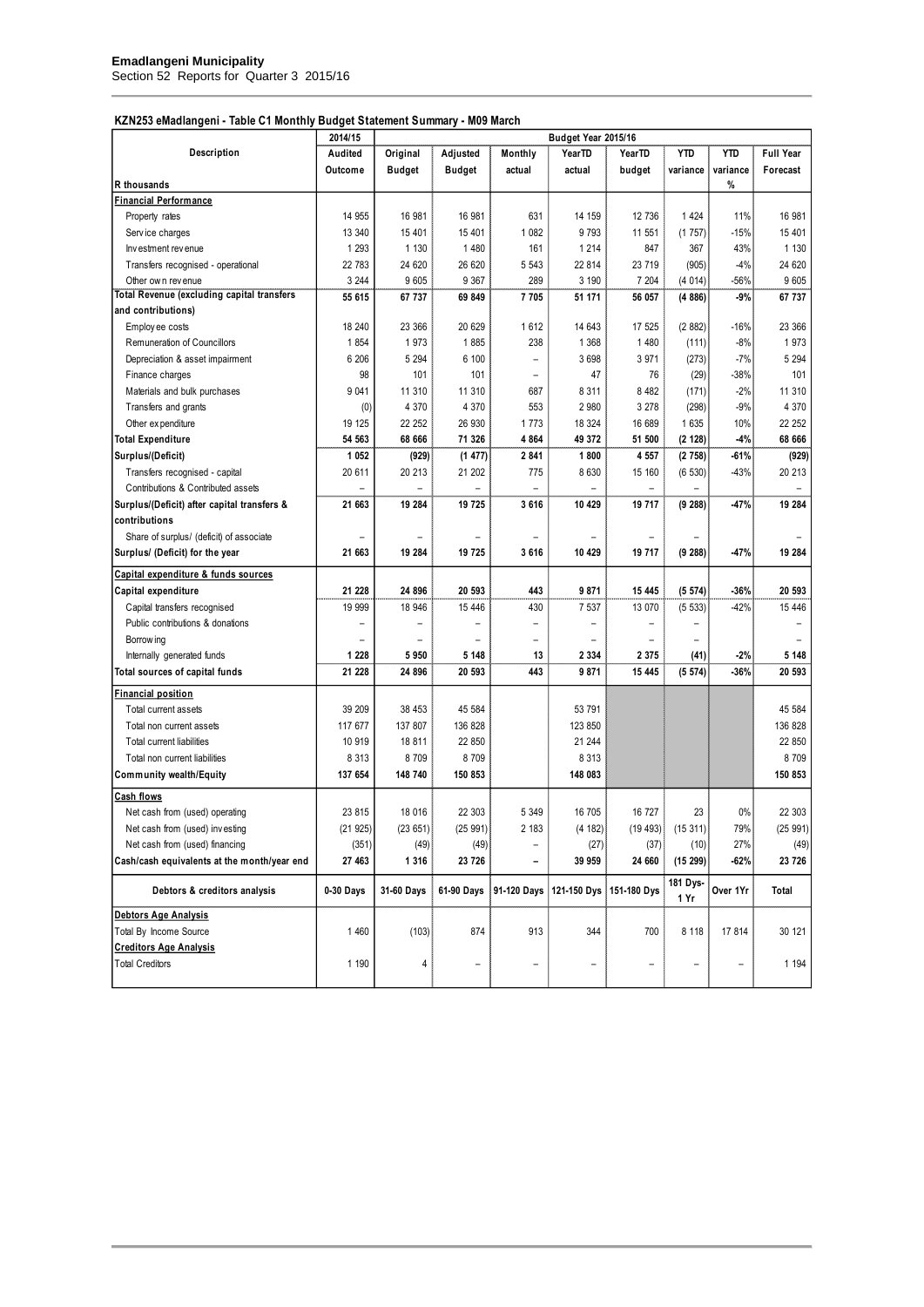|                                     |                | 2014/15                  | Budget Year 2015/16      |                          |                          |                          |                          |                          |            |                          |
|-------------------------------------|----------------|--------------------------|--------------------------|--------------------------|--------------------------|--------------------------|--------------------------|--------------------------|------------|--------------------------|
| Description                         | Ref            | Audited                  | Original                 | Adjusted                 | Monthly                  | <b>YearTD</b>            | YearTD                   | <b>YTD</b>               | <b>YTD</b> | <b>Full Year</b>         |
|                                     |                | Outcome                  | <b>Budget</b>            | <b>Budget</b>            | actual                   | actual                   | budget                   | variance                 | variance   | Forecast                 |
| R thousands                         | $\mathbf{1}$   |                          |                          |                          |                          |                          |                          |                          | %          |                          |
| Revenue - Standard                  |                |                          |                          |                          |                          |                          |                          |                          |            |                          |
| Governance and administration       |                | 60 224                   | 66 941                   | 69 787                   | 7 1 2 5                  | 47 939                   | 55 460                   | (7521)                   | $-14%$     | 66 941                   |
| Executive and council               |                | 17 467                   | 21 017                   | 21 017                   | 5 2 5 4                  | 21 017                   | 21 017                   | (0)                      | 0%         | 21 017                   |
| Budget and treasury office          |                | 42 755                   | 45 922                   | 48 767                   | 1871                     | 26 918                   | 34 441                   | (7523)                   | $-22%$     | 45 922                   |
| Corporate services                  |                | 1                        | $\overline{2}$           | 4                        | $\overline{a}$           | 3                        | $\overline{2}$           | $\mathbf{1}$             | 94%        | $\overline{2}$           |
| Community and public safety         |                | 1741                     | 2 5 8 9                  | 2 5 9 4                  | 208                      | 1 4 0 9                  | 1942                     | (532)                    | $-27%$     | 2 589                    |
| Community and social services       |                | 580                      | 933                      | 937                      | 49                       | 440                      | 699                      | (260)                    | $-37%$     | 933                      |
| Sport and recreation                |                | $\overline{\phantom{0}}$ | ÷                        |                          | $\equiv$                 | $\overline{\phantom{0}}$ | $\equiv$                 |                          |            |                          |
| Public safety                       |                | 1 1 6 1                  | 1657                     | 1657                     | 159                      | 970                      | 1 2 4 3                  | (273)                    | $-22%$     | 1657                     |
| Housing                             |                | Ξ                        |                          |                          |                          | $\overline{\phantom{0}}$ | $\overline{\phantom{0}}$ | $\overline{\phantom{0}}$ |            | $\overline{\phantom{0}}$ |
| Health                              |                | $\overline{a}$           | $\overline{\phantom{0}}$ |                          | $\overline{\phantom{0}}$ | $\overline{\phantom{0}}$ | $\overline{\phantom{a}}$ | $\overline{\phantom{0}}$ |            | $\overline{\phantom{a}}$ |
| Economic and environmental services |                | 84                       | 352                      | 352                      | 1                        | 39                       | 264                      | (225)                    | $-85%$     | 352                      |
| Planning and development            |                | $\overline{a}$           | $\overline{a}$           | $\overline{a}$           | $\overline{a}$           | $\overline{a}$           | $\equiv$                 | $\equiv$                 |            | $\overline{a}$           |
| Road transport                      |                | 84                       | 352                      | 352                      | 1                        | 39                       | 264                      | (225)                    | $-85%$     | 352                      |
| Env ironmental protection           |                |                          | $\overline{a}$           |                          |                          |                          | $\overline{a}$           |                          |            |                          |
| <b>Trading services</b>             |                | 13 340                   | 15 401                   | 15 401                   | 1 0 8 2                  | 9793                     | 11 551                   | (1757)                   | $-15%$     | 15 401                   |
| Electricity                         |                | 11 995                   | 13 890                   | 13 890                   | 966                      | 8743                     | 10 417                   | (1675)                   | $-16%$     | 13 890                   |
| Water                               |                | ÷                        | $\overline{a}$           |                          | $\overline{a}$           | $\overline{a}$           | $\equiv$                 | ÷                        |            |                          |
| Waste water management              |                | $\overline{a}$           | $\overline{a}$           | $\overline{a}$           | $\overline{a}$           | ÷                        | $\overline{a}$           | $\overline{a}$           |            | L.                       |
| Waste management                    |                | 1 3 4 6                  | 1511                     | 1511                     | 116                      | 1 0 5 1                  | 1 1 3 3                  | (83)                     | $-7%$      | 1511                     |
| Other                               | 4              | 837                      | 2 6 6 7                  | 2917                     | 65                       | 620                      | 2 000                    | (1380)                   | $-69%$     | 2 6 6 7                  |
| Total Revenue - Standard            | $\overline{2}$ | 76 226                   | 87 950                   | 91 051                   | 8 4 8 0                  | 59 801                   | 71 217                   | (11416)                  | $-16%$     | 87 950                   |
| Expenditure - Standard              |                |                          |                          |                          |                          |                          |                          |                          |            |                          |
| Governance and administration       |                | 32 7 26                  | 32 769                   | 37477                    | 2723                     | 26 991                   | 24 577                   | 2414                     | 10%        | 32 769                   |
| Executive and council               |                | 10 249                   | 9 0 2 2                  | 10 477                   | 696                      | 7745                     | 6766                     | 979                      | 14%        | 9 0 2 2                  |
| Budget and treasury office          |                | 17 781                   | 18 319                   | 20 713                   | 1581                     | 13 956                   | 13 739                   | 217                      | 2%         | 18 319                   |
| Corporate services                  |                | 4 6 9 5                  | 5 4 2 9                  | 6 287                    | 445                      | 5 2 9 0                  | 4 0 7 2                  | 1 2 1 8                  | 30%        | 5 4 2 9                  |
| Community and public safety         |                | 6 3 9 4                  | 9 2 2 5                  | 10 564                   | 682                      | 7 291                    | 6918                     | 372                      | 5%         | 9 2 2 5                  |
| Community and social services       |                | 4 5 61                   | 6 5 8 3                  | 7701                     | 472                      | 5 3 0 9                  | 4 9 3 7                  | 372                      | 8%         | 6 583                    |
| Sport and recreation                |                |                          |                          |                          |                          |                          | $\overline{\phantom{0}}$ | $\overline{\phantom{0}}$ |            |                          |
| Public safety                       |                | 1833                     | 2 6 4 2                  | 2 8 6 2                  | 211                      | 1981                     | 1981                     | $\theta$                 | 0%         | 2642                     |
| Housing                             |                | $\overline{a}$           | $\equiv$                 | $\equiv$                 | $\overline{\phantom{0}}$ | $\overline{\phantom{0}}$ | $\equiv$                 | $\equiv$                 |            | $\overline{\phantom{0}}$ |
| Health                              |                | $\overline{\phantom{0}}$ | $\overline{\phantom{0}}$ | $\overline{\phantom{0}}$ | $\equiv$                 | $\overline{\phantom{0}}$ | $\equiv$                 | $\overline{\phantom{0}}$ |            | $\overline{\phantom{0}}$ |
| Economic and environmental services |                | 2 3 7 9                  | 9615                     | 7 3 6 2                  | 279                      | 3 0 9 3                  | 7 211                    | (4 118)                  | $-57%$     | 9615                     |
| Planning and development            |                | 91                       | 2 4 8 0                  | 3 189                    | 63                       | 923                      | 1860                     | (937)                    | $-50%$     | 2 4 8 0                  |
| Road transport                      |                | 2 2 8 8                  | 7 1 3 5                  | 4 173                    | 216                      | 2 170                    | 5 3 5 2                  | (3 181)                  | $-59%$     | 7 135                    |
| Env ironmental protection           |                |                          |                          |                          | $\overline{\phantom{0}}$ |                          | $\overline{\phantom{0}}$ |                          |            |                          |
| <b>Trading services</b>             |                | 11 545                   | 15 128                   | 14 165                   | 943                      | 10 318                   | (10017)                  | 20 335                   | $-203%$    | 15 128                   |
| Electricity                         |                | 11 339                   | 14 24 2                  | 13 537                   | 936                      | 10 20 6                  | (10682)                  | 20 887                   | $-196%$    | 14 24 2                  |
| Water                               |                |                          |                          |                          |                          |                          |                          |                          |            |                          |
| Waste water management              |                | $\overline{\phantom{0}}$ | $\overline{\phantom{0}}$ | $\overline{\phantom{0}}$ | $\overline{a}$           | $\overline{a}$           | $\qquad \qquad -$        | $\qquad \qquad -$        |            |                          |
| Waste management                    |                | 206                      | 886                      | 628                      | 8                        | 112                      | 665                      | (553)                    | $-83%$     | 886                      |
| Other                               |                | 1 5 2 0                  | 1929                     | 1758                     | 236                      | 1679                     | 1 4 4 7                  | 233                      | 16%        | 1929                     |
| Total Expenditure - Standard        | 3              | 54 563                   | 68 666                   | 71 326                   | 4 8 6 4                  | 49 372                   | 30 137                   | 19 235                   | 64%        | 68 666                   |
| Surplus/ (Deficit) for the year     |                | 21 663                   | 19 284                   | 19 725                   | 3616                     | 10 429                   | 41 080                   | (30651)                  | $-75%$     | 19 284                   |

### **KZN253 eMadlangeni - Table C2 Monthly Budget Statement - Financial Performance (standard classification) - M09 March**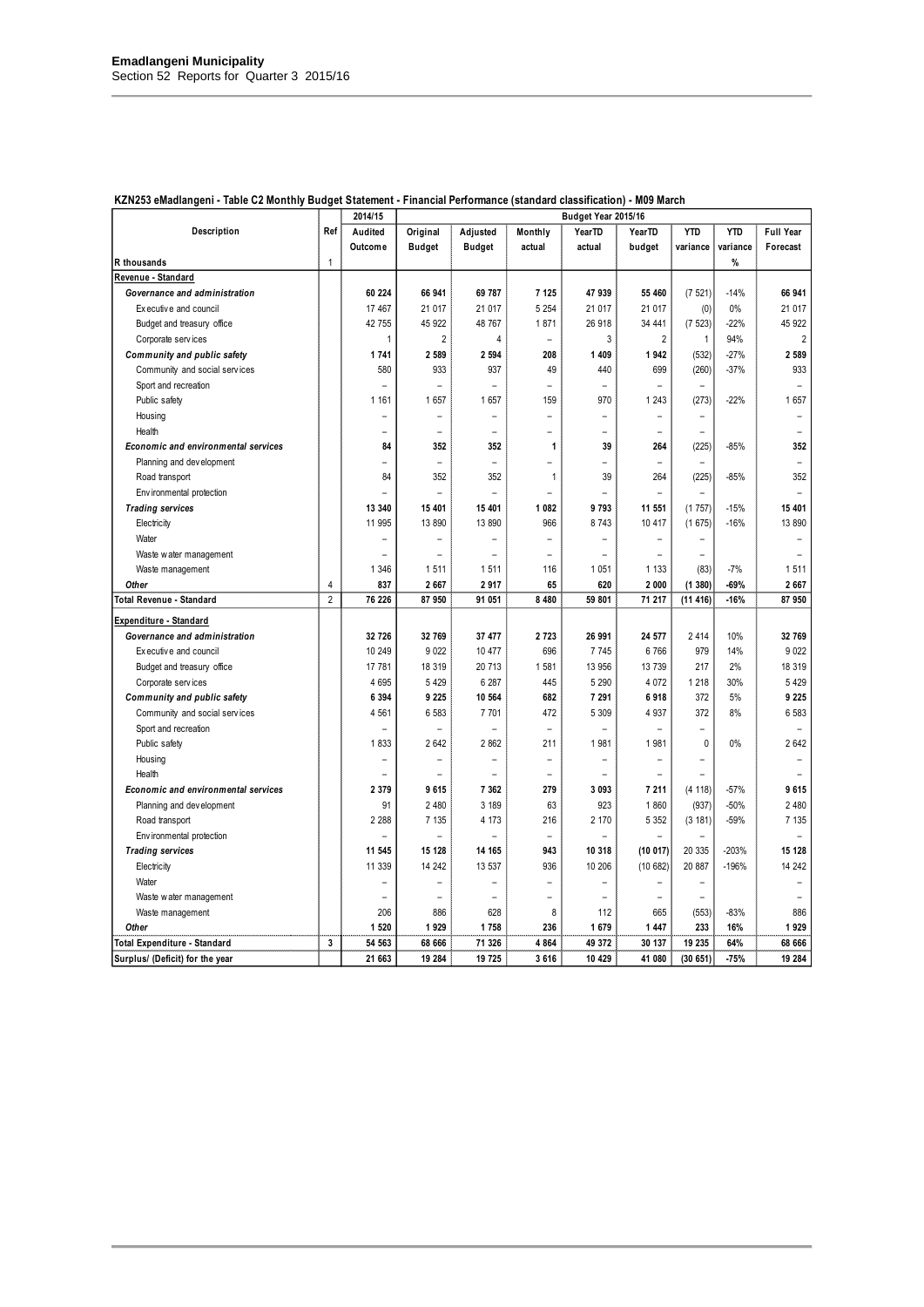|                                                 |     | 2014/15                     | Budget Year 2015/16 |                          |         |                   |                |                                    |                 |                          |
|-------------------------------------------------|-----|-----------------------------|---------------------|--------------------------|---------|-------------------|----------------|------------------------------------|-----------------|--------------------------|
| Description                                     | Ref | Audited                     | Original            | Adjusted                 | Monthly | YearTD            | YearTD         | <b>YTD</b>                         | <b>YTD</b>      | <b>Full Year</b>         |
|                                                 |     | Outcome                     | <b>Budget</b>       | <b>Budget</b>            | actual  | actual            | budget         | variance                           | variance        | Forecast                 |
| R thousands                                     |     |                             |                     |                          |         |                   |                |                                    | %               |                          |
| <b>Revenue By Source</b>                        |     |                             |                     |                          |         |                   |                |                                    |                 |                          |
| Property rates                                  |     | 13 184                      | 14 316              | 14 316                   | 434     | 12 4 76           | 10 737         | 1739                               | 16%             | 14 316                   |
| Property rates - penalties & collection charges |     | 1771                        | 2 6 6 5             | 2 6 6 5                  | 197     | 1 683             | 1999           | (316)                              | $-16%$          | 2665                     |
| Service charges - electricity revenue           |     | 11 995                      | 13 890              | 13 890                   | 966     | 8743              | 10 417         | (1675)                             | $-16%$          | 13 890                   |
| Service charges - water revenue                 |     | $\equiv$                    | ۳                   | $\overline{\phantom{0}}$ | ÷,      | ÷,                | -              | $\overline{\phantom{a}}$           |                 | $\overline{\phantom{0}}$ |
| Service charges - sanitation revenue            |     | ÷                           | ÷                   | ÷                        | ÷       | ÷                 |                | $\equiv$                           |                 | $\equiv$                 |
| Service charges - refuse revenue                |     | 1 3 4 6                     | 1 5 1 1             | 1511                     | 116     | 1 0 5 1           | 1 1 3 3        | (83)                               | $-7%$           | 1511                     |
| Service charges - other                         |     |                             |                     |                          | Ξ       |                   |                |                                    |                 |                          |
| Rental of facilities and equipment              |     | 1 0 9 7                     | 2 8 3 0             | 2 8 3 4                  | 92      | 716               | 2 1 2 2        | (1406)                             | $-66%$          | 2830                     |
| Interest earned - external investments          |     | 1 2 9 3                     | 1 1 3 0             | 1 4 8 0                  | 161     | 1 2 1 4           | 847            | 367                                | 43%             | 1 1 3 0                  |
| Interest earned - outstanding debtors           |     | -                           |                     |                          | -       | -                 |                | $\overline{\phantom{m}}$           |                 |                          |
| Dividends received                              |     | ÷                           | ۳                   | L,                       | ۳       | ÷                 | $\equiv$       | $\overline{\phantom{a}}$           |                 | $\equiv$                 |
| Fines                                           |     | 242                         | 286                 | 286                      | 89      | 336               | 214            | 121                                | 56%             | 286                      |
| Licences and permits                            |     | 947                         | 1 4 2 5             | 1 4 2 5                  | 71      | 643               | 1 0 6 8        | (426)                              | $-40%$          | 1 4 2 5                  |
| Agency services                                 |     | $\qquad \qquad -$<br>22 783 |                     | ÷                        | ÷       | ۳                 |                | $\overline{\phantom{a}}$           |                 | ÷                        |
| Transfers recognised - operational              |     |                             | 24 620<br>5 0 6 5   | 26 620<br>4 8 22         | 5 5 4 3 | 22 814<br>1 4 9 5 | 23 719<br>3799 | (905)                              | $-4%$<br>$-61%$ | 24 620<br>5 0 6 5        |
| Other revenue<br>Gains on disposal of PPE       |     | 958<br>÷                    |                     |                          | 36      |                   |                | (2303)<br>$\overline{\phantom{a}}$ |                 |                          |
|                                                 |     |                             |                     |                          |         |                   |                |                                    |                 |                          |
| Total Revenue (excluding capital transfers and  |     | 55 615                      | 67 737              | 69 849                   | 7705    | 51 171            | 56 057         | (4886)                             | $-9%$           | 67 737                   |
| contributions)                                  |     |                             |                     |                          |         |                   |                |                                    |                 |                          |
| <b>Expenditure By Type</b>                      |     |                             |                     |                          |         |                   |                |                                    |                 |                          |
| Employ ee related costs                         |     | 18 240                      | 23 366              | 20 629                   | 1612    | 14 643            | 17 525         | (2882)                             | $-16%$          | 23 366                   |
| Remuneration of councillors                     |     | 1854                        | 1973                | 1885                     | 238     | 1 3 6 8           | 1 4 8 0        | (111)                              | $-8%$           | 1973                     |
| Debt impairment                                 |     | 2 1 7 6                     | 2 3 0 1             | 2 3 0 1                  | ÷,      | 1 5 20            | 1726           | (206)                              | $-12%$          | 2 3 0 1                  |
| Depreciation & asset impairment                 |     | 6 20 6                      | 5 2 9 4             | 6 100                    | ۳       | 3698              | 3 9 7 1        | (273)                              | $-7%$           | 5 2 9 4                  |
|                                                 |     | 98                          | 101                 | 101                      |         | 47                | 76             | (29)                               | $-38%$          | 101                      |
| Finance charges                                 |     | 9 0 4 1                     | 11 310              | 11 310                   | 687     | 8 3 1 1           | 8 4 8 2        | (171)                              | $-2%$           | 11 310                   |
| <b>Bulk purchases</b>                           |     |                             |                     |                          |         |                   |                |                                    |                 |                          |
| Other materials                                 |     | Ξ                           | Ξ                   | ÷,                       | ÷,      | ÷,                | ÷              | $\blacksquare$                     |                 | $\equiv$                 |
| Contracted services                             |     | 3 2 4 9                     | 1 3 1 6             | 2 5 1 6                  | 626     | 2 1 3 4           | 987            | 1 1 4 7                            | 116%            | 1 3 1 6                  |
| Transfers and grants                            |     | (0)                         | 4 3 7 0             | 4 3 7 0                  | 553     | 2 9 8 0           | 3 2 7 8        | (298)                              | $-9%$           | 4 370                    |
| Other expenditure                               |     | 13 701                      | 18 635              | 22 114                   | 1 1 4 8 | 14 671            | 13 976         | 694                                | 5%              | 18 635                   |
| Loss on disposal of PPE                         |     |                             |                     | ۳                        | ÷,      |                   |                | $\blacksquare$                     |                 |                          |
| <b>Total Expenditure</b>                        |     | 54 563                      | 68 666              | 71 326                   | 4 8 6 4 | 49 372            | 51 500         | (2 128)                            | $-4%$           | 68 666                   |
| Surplus/(Deficit)                               |     | 1 0 5 2                     | (929)               | (1477)                   | 2841    | 1800              | 4 5 5 7        | (2758)                             | (0)             | (929)                    |
| Transfers recognised - capital                  |     | 20 611                      | 20 213              | 21 202                   | 775     | 8 6 3 0           | 15 160         | (6530)                             | (0)             | 20 213                   |
| Contributions recognised - capital              |     | ÷                           |                     |                          | ÷       | -                 |                | $\equiv$                           |                 |                          |
| Contributed assets                              |     | ÷                           |                     |                          |         |                   |                | ÷                                  |                 |                          |
| Surplus/(Deficit) after capital transfers &     |     | 21 663                      | 19 284              | 19 725                   | 3616    | 10 429            | 19 717         |                                    |                 | 19 284                   |
|                                                 |     |                             |                     |                          |         |                   |                |                                    |                 |                          |
| contributions<br><b>Tax ation</b>               |     |                             |                     |                          |         |                   |                |                                    |                 |                          |
|                                                 |     | ۳                           |                     |                          |         |                   |                | $\equiv$                           |                 |                          |
| Surplus/(Deficit) after taxation                |     | 21 663                      | 19 284              | 19 725                   | 3616    | 10 429            | 19 717         |                                    |                 | 19 284                   |
| Attributable to minorities                      |     |                             |                     |                          |         |                   |                |                                    |                 |                          |
| Surplus/(Deficit) attributable to municipality  |     | 21 663                      | 19 284              | 19 725                   | 3616    | 10 429            | 19 717         |                                    |                 | 19 284                   |
| Share of surplus/ (deficit) of associate        |     |                             |                     |                          |         |                   |                |                                    |                 |                          |
| Surplus/ (Deficit) for the year                 |     | 21 663                      | 19 284              | 19 725                   | 3616    | 10 429            | 19 717         |                                    |                 | 19 284                   |

### **KZN253 eMadlangeni - Table C4 Monthly Budget Statement - Financial Performance (revenue and expenditure) - M09 March**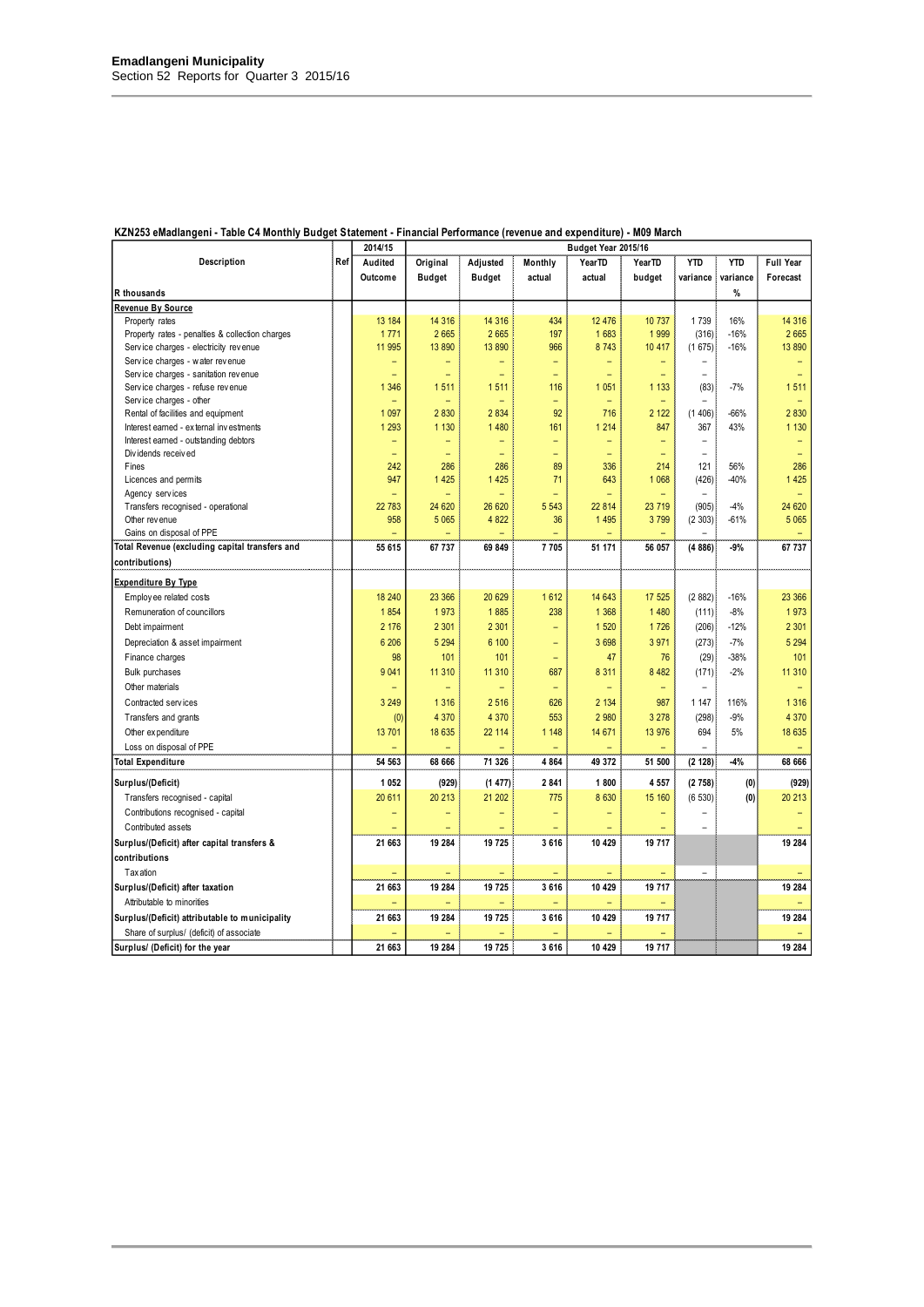|                                                     |     |                          | 2014/15<br>Budget Year 2015/16 |                          |                          |                          |                          |                          |            |                          |
|-----------------------------------------------------|-----|--------------------------|--------------------------------|--------------------------|--------------------------|--------------------------|--------------------------|--------------------------|------------|--------------------------|
| <b>Vote Description</b>                             | Ref | Audited                  | Original                       | Adjusted                 | Monthly                  | YearTD                   | Year <sub>TD</sub>       | <b>YTD</b>               | <b>YTD</b> | <b>Full Year</b>         |
|                                                     |     | Outcome                  | <b>Budget</b>                  | <b>Budget</b>            | actual                   | actual                   | budget                   | variance                 | variance   | Forecast                 |
| R thousands                                         | 1   |                          |                                |                          |                          |                          |                          |                          | %          |                          |
|                                                     |     |                          |                                |                          |                          |                          |                          |                          |            |                          |
| Capital Expenditure - Standard Classification       |     |                          |                                |                          |                          |                          |                          |                          |            |                          |
| Governance and administration                       |     | 21 228                   | 250                            | 351                      | 12                       | 427                      | 263                      | 164                      | 62%        | 351                      |
| Executive and council                               |     | 21 228                   | $\equiv$                       | $\equiv$                 | 12                       | $\equiv$                 | -                        | $\overline{\phantom{a}}$ |            | $\overline{\phantom{0}}$ |
| Budget and treasury office                          |     | ÷                        | $\equiv$                       | 201                      | $\equiv$                 | 324                      | 151                      | 173                      | 115%       | 201                      |
| Corporate services                                  |     | $\overline{\phantom{0}}$ | 250                            | 150                      | $\qquad \qquad -$        | 103                      | 113                      | (10)                     | $-8%$      | 150                      |
| Community and public safety                         |     | $\overline{a}$           | $\overline{\phantom{0}}$       | 2 3 1 6                  | 1                        | 1796                     | 1737                     | 59                       | 3%         | 2 3 1 6                  |
| Community and social services                       |     | $\overline{\phantom{0}}$ | $\overline{\phantom{0}}$       | 300                      | $\equiv$                 | 86                       | 225                      | (139)                    | $-62%$     | 300                      |
| Sport and recreation                                |     | $\qquad \qquad -$        | $\qquad \qquad -$              | $\equiv$                 | $\equiv$                 | 1710                     | $\equiv$                 | 1710                     | #DIV/0!    |                          |
| Public safety                                       |     | $\overline{\phantom{0}}$ | -                              | 2 0 16                   | $\mathbf{1}$             | $\qquad \qquad -$        | 1512                     | (1512)                   | $-100%$    | 2016                     |
| Housing                                             |     | ۳                        | ۳                              | $\equiv$                 | ÷                        | $\equiv$                 | $\overline{\phantom{0}}$ | $\overline{\phantom{0}}$ |            | $\equiv$                 |
| Health                                              |     | -                        |                                | $\overline{\phantom{0}}$ | $\overline{\phantom{m}}$ | $\qquad \qquad -$        | ۳                        | $\overline{\phantom{0}}$ |            |                          |
| <b>Economic and environmental services</b>          |     | $\overline{\phantom{0}}$ | 14 646                         | 9926                     | 242                      | 5944                     | 7 4 4 5                  | (1501)                   | $-20%$     | 9926                     |
| Planning and development                            |     | ÷                        | 2 0 0 0                        | 500                      | $\equiv$                 | 85                       | 375                      | (290)                    | $-77%$     | 500                      |
| Road transport                                      |     | $\overline{\phantom{0}}$ | 12 646                         | 9 4 26                   | 242                      | 5859                     | 7 0 7 0                  | (1 211)                  | $-17%$     | 9 4 26                   |
| Env ironmental protection                           |     | -                        |                                |                          | $\equiv$                 |                          | ۳                        |                          |            |                          |
| <b>Trading services</b>                             |     | $\overline{\phantom{0}}$ | 10 000                         | 8 0 0 0                  | 188                      | 1678                     | 6 000                    | (4322)                   | $-72%$     | 8 0 0 0                  |
| Electricity                                         |     | ۳                        | 10 000                         | 8 0 0 0                  | 188                      | 1678                     | 6 0 0 0                  | (4322)                   | $-72%$     | 8 0 0 0                  |
| Water                                               |     | ÷                        | ÷                              | ÷                        | $\overline{\phantom{0}}$ | ÷                        |                          | ▃                        |            |                          |
| Waste water management                              |     |                          |                                |                          | ۳                        |                          |                          | ▃                        |            |                          |
| Waste management                                    |     | $\overline{\phantom{0}}$ | $\overline{\phantom{0}}$       | $\equiv$                 | $\overline{\phantom{0}}$ | $\overline{\phantom{0}}$ | ۳                        | -                        |            |                          |
| Other                                               |     |                          |                                |                          | $\equiv$                 | 26                       |                          | 26                       | #DIV/0!    |                          |
| Total Capital Expenditure - Standard Classification | 3   | 21 228                   | 24 896                         | 20 593                   | 443                      | 9871                     | 15 4 45                  | (5574)                   | $-36%$     | 20 593                   |
| Funded by:                                          |     |                          |                                |                          |                          |                          |                          |                          |            |                          |
| National Government                                 |     | 19 999                   | 18 946                         | 15 14 6                  | 430                      | 7 5 3 7                  | 13 0 70                  | (5533)                   | $-42%$     | 15 146                   |
| Prov incial Government                              |     |                          |                                | 300                      |                          |                          |                          | -                        |            | 300                      |
| <b>District Municipality</b>                        |     |                          |                                |                          |                          |                          |                          | $\overline{\phantom{0}}$ |            |                          |
| Other transfers and grants                          |     |                          |                                |                          |                          |                          |                          |                          |            |                          |
| Transfers recognised - capital                      |     | 19 999                   | 18 946                         | 15 446                   | 430                      | 7 5 3 7                  | 13 070                   | (5533)                   | $-42%$     | 15 4 46                  |
| Public contributions & donations                    | 5   |                          |                                |                          |                          |                          |                          | -                        |            |                          |
| <b>Borrowing</b>                                    | 6   |                          |                                |                          |                          |                          |                          | -                        |            |                          |
| Internally generated funds                          |     | 1 2 2 8                  | 5 9 5 0                        | 5 1 4 8                  | 13                       | 2 3 3 4                  | 2 3 7 5                  | (41)                     | $-2%$      | 5 1 4 8                  |
| <b>Total Capital Funding</b>                        |     | 21 228                   | 24 896                         | 20 593                   | 443                      | 9871                     | 15 445                   | (5574)                   | $-36%$     | 20 593                   |

### **KZN253 eMadlangeni - Table C5 Monthly Budget Statement - Capital Expenditure (municipal vote, standard classification and funding) - M09 March**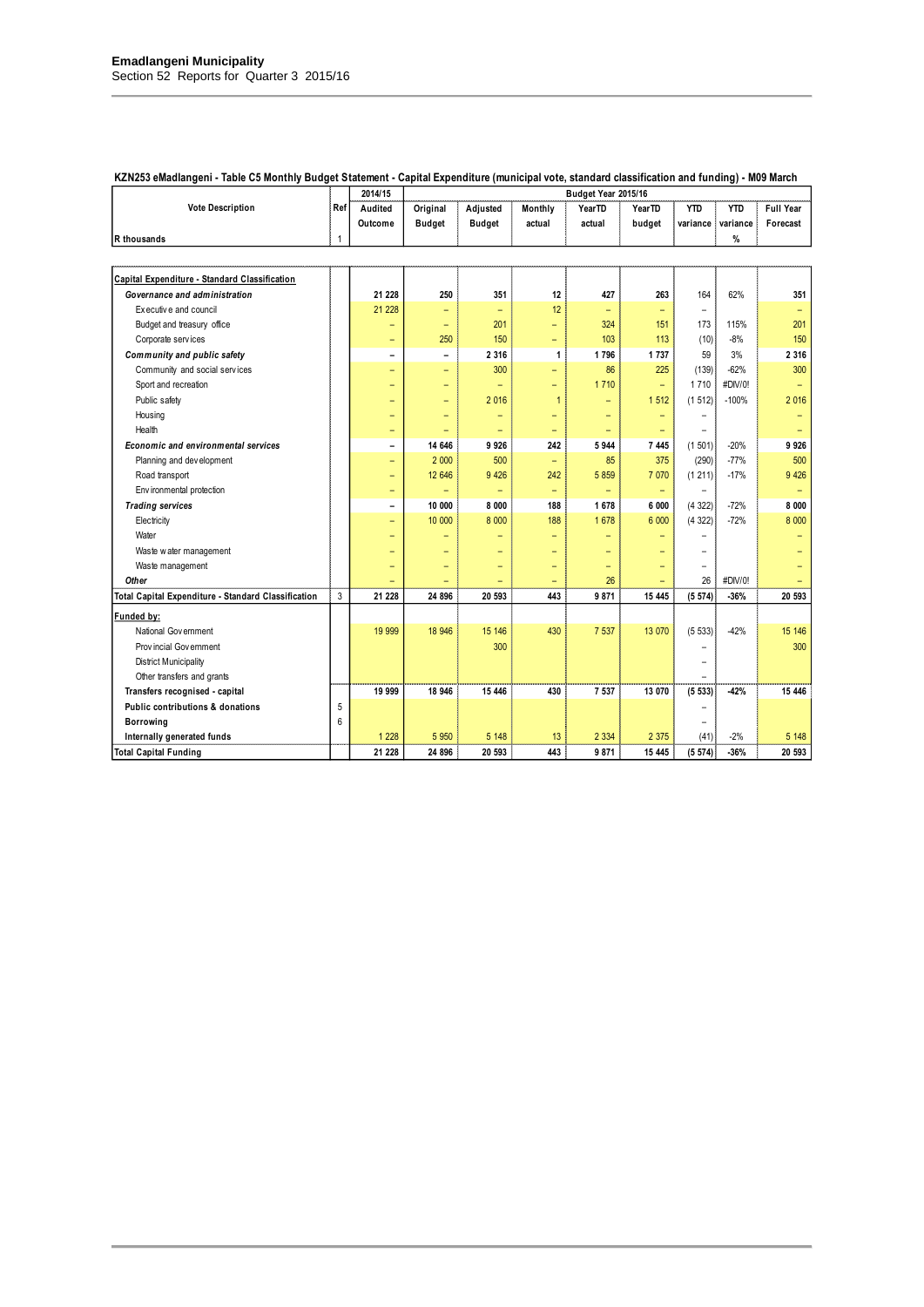|                                                                                                                                                                                                                                                                                                   |                | 2014/15                                                 |                                                     | Budget Year 2015/16                                 |                                                         |                                                     |
|---------------------------------------------------------------------------------------------------------------------------------------------------------------------------------------------------------------------------------------------------------------------------------------------------|----------------|---------------------------------------------------------|-----------------------------------------------------|-----------------------------------------------------|---------------------------------------------------------|-----------------------------------------------------|
| Description                                                                                                                                                                                                                                                                                       | Ref            | Audited                                                 | Original                                            | Adjusted                                            | YearTD                                                  | <b>Full Year</b>                                    |
|                                                                                                                                                                                                                                                                                                   |                | Outcome                                                 | <b>Budget</b>                                       | <b>Budget</b>                                       | actual                                                  | Forecast                                            |
| R thousands                                                                                                                                                                                                                                                                                       | 1              |                                                         |                                                     |                                                     |                                                         |                                                     |
| <b>ASSETS</b>                                                                                                                                                                                                                                                                                     |                |                                                         |                                                     |                                                     |                                                         |                                                     |
| <b>Current assets</b>                                                                                                                                                                                                                                                                             |                |                                                         |                                                     |                                                     |                                                         |                                                     |
| Cash                                                                                                                                                                                                                                                                                              |                | 27 463                                                  | 1 3 1 5                                             | 23 7 25                                             | 39 959                                                  | 23 7 25                                             |
| Call investment deposits                                                                                                                                                                                                                                                                          |                | 300                                                     | 15 579                                              | 300                                                 | 300                                                     | 300                                                 |
| Consumer debtors                                                                                                                                                                                                                                                                                  |                | 11 251                                                  | 21 504                                              | 21 504                                              | 13 4 67                                                 | 21 504                                              |
| Other debtors                                                                                                                                                                                                                                                                                     |                | 195                                                     | 55                                                  | 55                                                  | 65                                                      | 55                                                  |
| Current portion of long-term receiv ables                                                                                                                                                                                                                                                         |                |                                                         |                                                     |                                                     |                                                         |                                                     |
| Inv entory                                                                                                                                                                                                                                                                                        |                |                                                         |                                                     |                                                     |                                                         |                                                     |
| <b>Total current assets</b>                                                                                                                                                                                                                                                                       |                | 39 209                                                  | 38 453                                              | 45 584                                              | 53 791                                                  | 45 584                                              |
| Non current assets                                                                                                                                                                                                                                                                                |                |                                                         |                                                     |                                                     |                                                         |                                                     |
| Long-term receivables                                                                                                                                                                                                                                                                             |                |                                                         |                                                     |                                                     |                                                         |                                                     |
| Investments                                                                                                                                                                                                                                                                                       |                |                                                         |                                                     |                                                     |                                                         |                                                     |
| Investment property                                                                                                                                                                                                                                                                               |                | 43 889                                                  | 41 737                                              | 41 737                                              | 43 548                                                  | 41 737                                              |
| Investments in Associate                                                                                                                                                                                                                                                                          |                |                                                         |                                                     |                                                     |                                                         |                                                     |
| Property, plant and equipment                                                                                                                                                                                                                                                                     |                | 73 422                                                  | 94 580                                              | 93 601                                              | 79 814                                                  | 93 601                                              |
| Agricultural                                                                                                                                                                                                                                                                                      |                |                                                         |                                                     |                                                     |                                                         |                                                     |
| <b>Biological assets</b>                                                                                                                                                                                                                                                                          |                |                                                         |                                                     |                                                     |                                                         |                                                     |
| Intangible assets                                                                                                                                                                                                                                                                                 |                | 367                                                     |                                                     |                                                     | 488                                                     |                                                     |
| Other non-current assets                                                                                                                                                                                                                                                                          |                |                                                         | 1 4 9 0                                             | 1 4 9 0                                             |                                                         | 1 4 9 0                                             |
| Total non current assets                                                                                                                                                                                                                                                                          |                | 117 677                                                 | 137 807                                             | 136 828                                             | 123 850                                                 | 136 828                                             |
| <b>TOTAL ASSETS</b>                                                                                                                                                                                                                                                                               |                | 156 886                                                 | 176 260                                             | 182 412                                             | 177 641                                                 | 182 412                                             |
| <b>LIABILITIES</b>                                                                                                                                                                                                                                                                                |                |                                                         |                                                     |                                                     |                                                         |                                                     |
| <b>Current liabilities</b>                                                                                                                                                                                                                                                                        |                |                                                         |                                                     |                                                     |                                                         |                                                     |
| Bank ov erdraft                                                                                                                                                                                                                                                                                   |                |                                                         |                                                     |                                                     |                                                         |                                                     |
|                                                                                                                                                                                                                                                                                                   |                |                                                         | 52                                                  | 52                                                  | 29                                                      | 52                                                  |
|                                                                                                                                                                                                                                                                                                   |                | 164                                                     | 180                                                 | 180                                                 | 164                                                     | 180                                                 |
|                                                                                                                                                                                                                                                                                                   |                | 9 1 5 9                                                 | 16 960                                              | 20 999                                              | 19841                                                   | 20 999                                              |
| Prov isions                                                                                                                                                                                                                                                                                       |                | 1 5 9 7                                                 | 1619                                                | 1619                                                | 1 2 1 0                                                 | 1619                                                |
| <b>Total current liabilities</b>                                                                                                                                                                                                                                                                  |                | 10 919                                                  | 18 811                                              | 22 850                                              | 21 244                                                  | 22 850                                              |
|                                                                                                                                                                                                                                                                                                   |                |                                                         |                                                     |                                                     |                                                         |                                                     |
|                                                                                                                                                                                                                                                                                                   |                |                                                         |                                                     |                                                     |                                                         |                                                     |
|                                                                                                                                                                                                                                                                                                   |                |                                                         |                                                     |                                                     |                                                         |                                                     |
|                                                                                                                                                                                                                                                                                                   |                |                                                         |                                                     |                                                     |                                                         |                                                     |
|                                                                                                                                                                                                                                                                                                   |                |                                                         |                                                     |                                                     |                                                         |                                                     |
| <b>NET ASSETS</b>                                                                                                                                                                                                                                                                                 | $\overline{2}$ | 137 654                                                 | 148 740                                             | 150 853                                             | 148 083                                                 | 150 853                                             |
|                                                                                                                                                                                                                                                                                                   |                |                                                         |                                                     |                                                     |                                                         |                                                     |
|                                                                                                                                                                                                                                                                                                   |                |                                                         |                                                     |                                                     |                                                         |                                                     |
|                                                                                                                                                                                                                                                                                                   |                |                                                         |                                                     |                                                     |                                                         |                                                     |
|                                                                                                                                                                                                                                                                                                   |                |                                                         |                                                     |                                                     |                                                         |                                                     |
| Borrow ing<br>Consumer deposits<br>Trade and other pay ables<br>Non current liabilities<br>Borrow ing<br>Prov isions<br>Total non current liabilities<br><b>TOTAL LIABILITIES</b><br><b>COMMUNITY WEALTH/EQUITY</b><br>Accumulated Surplus/(Deficit)<br>Reserves<br>TOTAL COMMUNITY WEALTH/EQUITY | $\overline{2}$ | 808<br>7 505<br>8 3 1 3<br>19 232<br>137 654<br>137 654 | 811<br>7898<br>8709<br>27 520<br>148 740<br>148 740 | 811<br>7898<br>8709<br>31 559<br>150 853<br>150 853 | 808<br>7 505<br>8 3 1 3<br>29 557<br>148 083<br>148 083 | 811<br>7898<br>8709<br>31 559<br>150 853<br>150 853 |

### **KZN253 eMadlangeni - Table C6 Monthly Budget Statement - Financial Position - M09 March**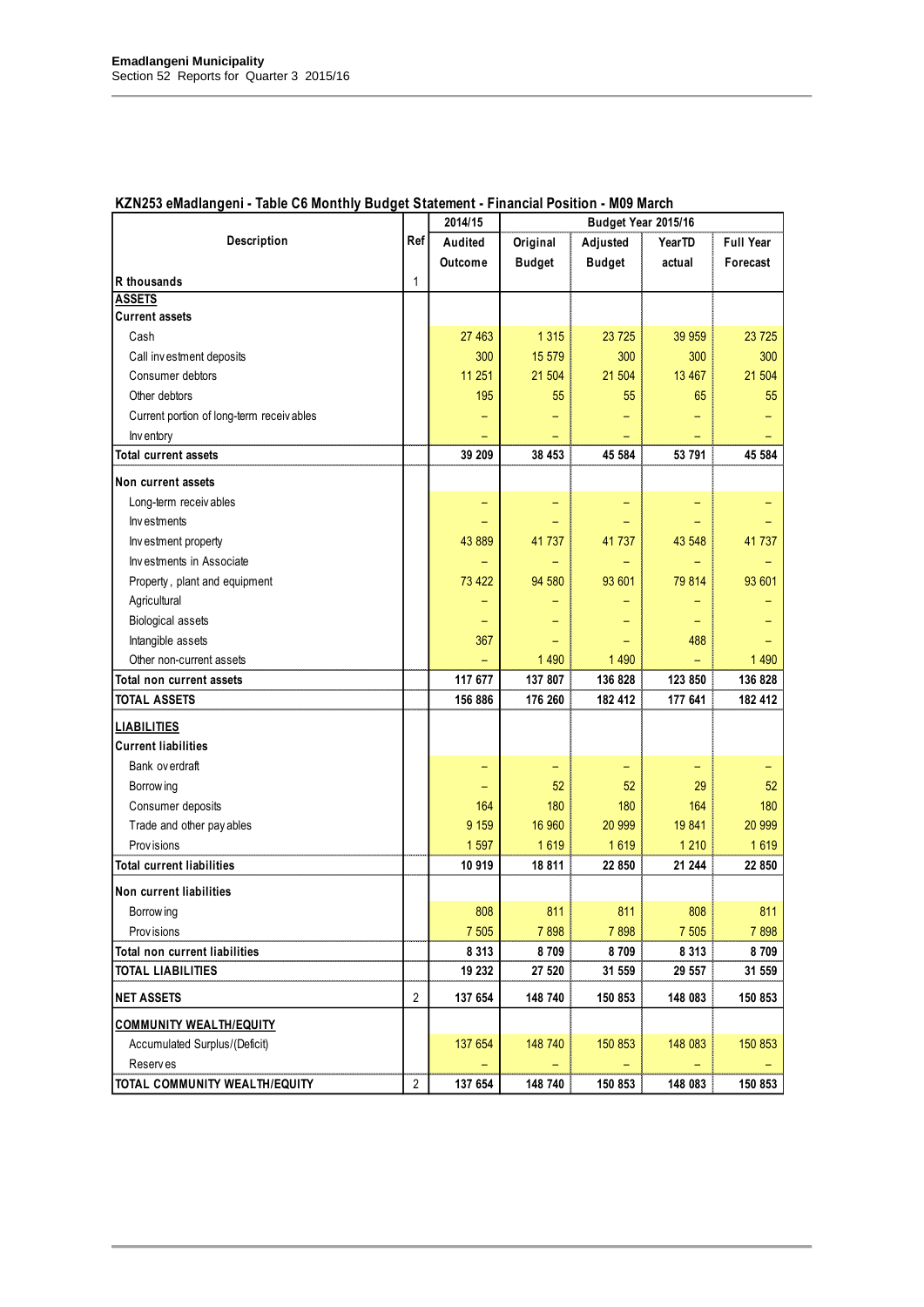|                                                   |              | 2014/15                  | Budget Year 2015/16      |                          |                          |          |                          |              |            |                  |
|---------------------------------------------------|--------------|--------------------------|--------------------------|--------------------------|--------------------------|----------|--------------------------|--------------|------------|------------------|
| Description                                       | Ref          | Audited                  | Original                 | Adjusted                 | Monthly                  | YearTD   | YearTD                   | <b>YTD</b>   | <b>YTD</b> | <b>Full Year</b> |
|                                                   |              | Outcome                  | <b>Budget</b>            | <b>Budget</b>            | actual                   | actual   | budget                   | variance     | variance   | Forecast         |
| R thousands                                       | $\mathbf{1}$ |                          |                          |                          |                          |          |                          |              | $\%$       |                  |
| <b>CASH FLOW FROM OPERATING ACTIVITIES</b>        |              |                          |                          |                          |                          |          |                          |              |            |                  |
| <b>Receipts</b>                                   |              |                          |                          |                          |                          |          |                          |              |            |                  |
| Ratepay ers and other                             |              | 24 376                   | 23 378                   | 23 635                   | 1779                     | 26 919   | 17 726                   | 9 1 9 3      | 52%        | 23 635           |
| Government - operating                            |              | 21 916                   | 25 650                   | 27 650                   | 5 2 5 4                  | 15813    | 20 738                   | (4925)       | $-24%$     | 27 650           |
| Government - capital                              |              | 18 625                   | 19 183                   | 19 183                   | 3 0 0 0                  | 16 183   | 14 387                   | 1796         | 12%        | 19 183           |
| Interest                                          |              | 1 2 9 3                  | 1 1 3 0                  | 1 4 8 0                  | 161                      | 1 1 1 0  | 1 1 1 0                  | $\mathbf{0}$ | 0%         | 1 4 8 0          |
| Div idends                                        |              |                          |                          |                          |                          |          |                          |              |            |                  |
| <b>Payments</b>                                   |              |                          |                          |                          |                          |          |                          |              |            |                  |
| Suppliers and employees                           |              | (42 297)                 | (51 224)                 | (49544)                  | (4844)                   | (43 273) | (37 158)                 | 6 1 1 5      | $-16%$     | (49544)          |
| Finance charges                                   |              | (98)                     | (101)                    | (101)                    |                          | (47)     | (76)                     | (29)         | 38%        | (101)            |
| Transfers and Grants                              |              | n                        |                          |                          |                          |          |                          | $\equiv$     |            |                  |
| NET CASH FROM/(USED) OPERATING ACTIVITIES         |              | 23 815                   | 18 016                   | 22 303                   | 5 3 4 9                  | 16 705   | 16 727                   | 23           | 0%         | 22 303           |
| <b>CASH FLOWS FROM INVESTING ACTIVITIES</b>       |              |                          |                          |                          |                          |          |                          |              |            |                  |
| <b>Receipts</b>                                   |              |                          |                          |                          |                          |          |                          |              |            |                  |
| Proceeds on disposal of PPE                       |              | $\overline{\phantom{0}}$ | $\overline{\phantom{0}}$ | $\overline{\phantom{0}}$ | ۳                        |          |                          |              |            |                  |
| Decrease (Increase) in non-current debtors        |              | ۳                        | $\overline{\phantom{0}}$ |                          | ٠                        | ۳        |                          |              |            |                  |
| Decrease (increase) other non-current receivables |              | $\overline{\phantom{0}}$ | $\overline{\phantom{0}}$ | ۳                        | $\overline{\phantom{0}}$ |          | ۳                        |              |            |                  |
| Decrease (increase) in non-current investments    |              | $\qquad \qquad -$        | $\qquad \qquad -$        | ۳                        | 3 2 7 4                  | 3 746    | $\overline{\phantom{0}}$ | 3746         | #DIV/0!    |                  |
| Payments                                          |              |                          |                          |                          |                          |          |                          |              |            |                  |
| Capital assets                                    |              | (21925)                  | (23651)                  | (25991)                  | (1090)                   | (7928)   | (19 493)                 | (11 565)     | 59%        | (25991)          |
| <b>NET CASH FROM/(USED) INVESTING ACTIVITIES</b>  |              | (21925)                  | (23651)                  | (25991)                  | 2 183                    | (4 182)  | (19493)                  | (15311)      | 79%        | (25991)          |
| <b>CASH FLOWS FROM FINANCING ACTIVITIES</b>       |              |                          |                          |                          |                          |          |                          |              |            |                  |
| <b>Receipts</b>                                   |              |                          |                          |                          |                          |          |                          |              |            |                  |
| Short term loans                                  |              | (300)                    | $\qquad \qquad -$        | ۳                        | $\qquad \qquad -$        | ۳        | ۳                        |              |            |                  |
| Borrow ing long term/refinancing                  |              | ۳                        | $\qquad \qquad -$        | -                        |                          |          | -                        |              |            |                  |
| Increase (decrease) in consumer deposits          |              | $\equiv$                 | 3                        | 3                        | ۳                        |          | $\overline{2}$           | (2)          | $-100%$    | 3                |
| Payments                                          |              |                          |                          |                          |                          |          |                          |              |            |                  |
| Repay ment of borrowing                           |              | (51)                     | (52)                     | (52)                     | $\qquad \qquad -$        | (27)     | (39)                     | (12)         | 31%        | (52)             |
| <b>NET CASH FROM/(USED) FINANCING ACTIVITIES</b>  |              | (351)                    | (49)                     | (49)                     | $\overline{\phantom{0}}$ | (27)     | (37)                     | (10)         | 27%        | (49)             |
| NET INCREASE/ (DECREASE) IN CASH HELD             |              | 1 540                    | (5684)                   | (3737)                   | 7 533                    | 12 496   | (2803)                   |              |            | (3737)           |
| Cash/cash equivalents at beginning:               |              | 25 9 24                  | 7 0 0 0                  | 27 463                   |                          | 27 463   | 27 463                   |              |            | 27 463           |
| Cash/cash equivalents at month/year end:          |              | 27 463                   | 1 3 1 6                  | 23 726                   |                          | 39 959   | 24 660                   |              |            | 23 726           |

### **KZN253 eMadlangeni - Table C7 Monthly Budget Statement - Cash Flow - M09 March**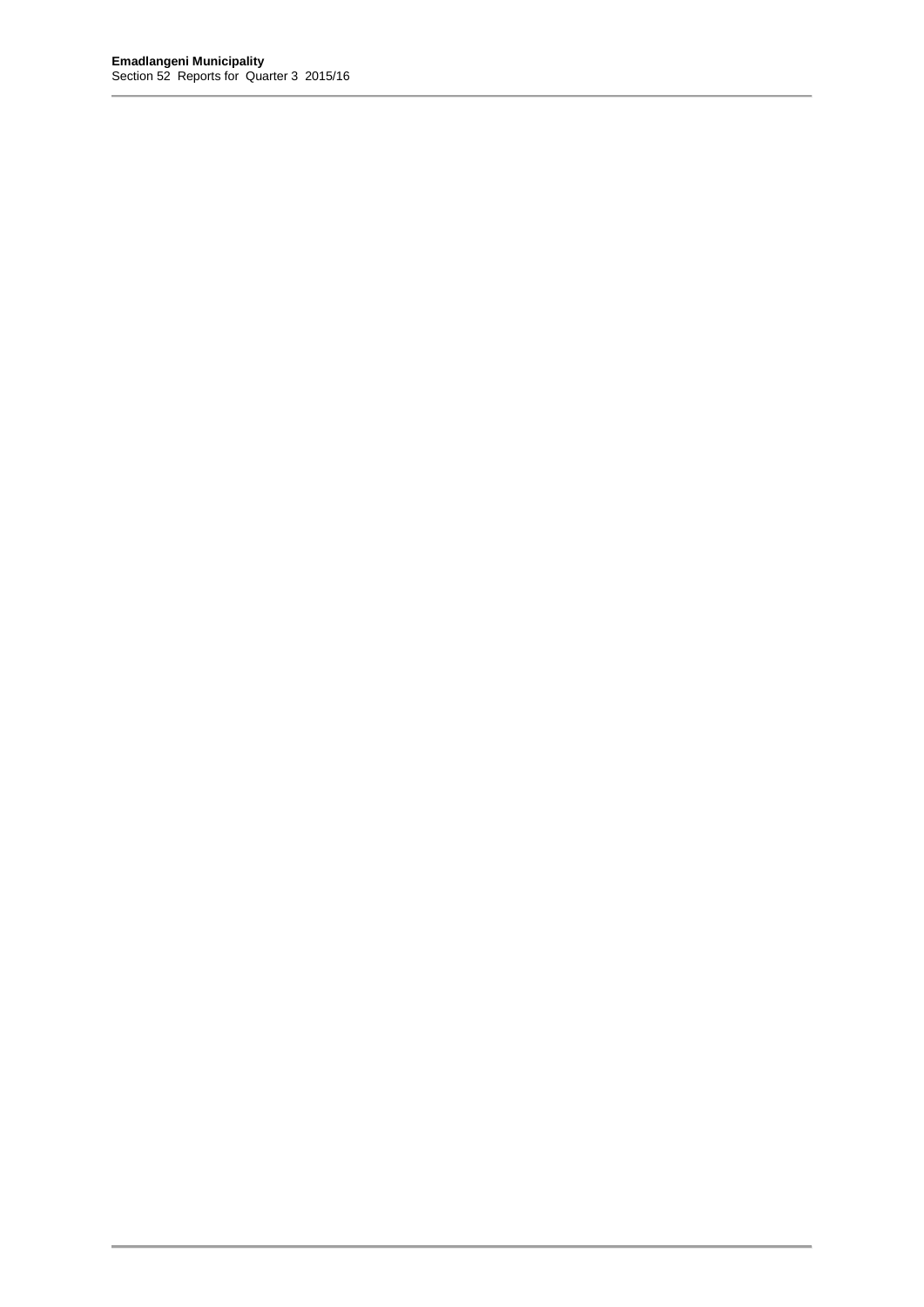### **DEBTORS AGE ANALYSIS**

|      | AD: AGE ANALYSIS OF DEBTORS (All values in Rand)                                                                                                                                             |                      |              |                                                                                                                                                |           |            |          |                         |           |                          |            |               |              |                                           |                  |
|------|----------------------------------------------------------------------------------------------------------------------------------------------------------------------------------------------|----------------------|--------------|------------------------------------------------------------------------------------------------------------------------------------------------|-----------|------------|----------|-------------------------|-----------|--------------------------|------------|---------------|--------------|-------------------------------------------|------------------|
|      |                                                                                                                                                                                              |                      |              |                                                                                                                                                |           |            |          |                         |           |                          |            |               |              |                                           |                  |
|      |                                                                                                                                                                                              |                      |              | Save File as: Muncde AD ccyy Mnn. XLS (e.g.: GT411 AD 2005 M10)                                                                                |           |            |          |                         |           |                          |            |               |              |                                           |                  |
|      |                                                                                                                                                                                              |                      |              | Change Year End (ccyy) to Financial Year End (e.g.: 2005 for year 2004/2005) and Month End (Mnn) to Active Month (M01=JulyM12=June)(e.g.: M10) |           |            |          |                         |           |                          |            |               |              |                                           |                  |
|      |                                                                                                                                                                                              |                      |              | Change Muncde to your own municipal code (e.g.: GT411)                                                                                         |           |            |          |                         |           |                          |            |               |              |                                           |                  |
|      |                                                                                                                                                                                              |                      |              | To Save File press the following keys at the same time with Caps Lock off: Ctrl Shift S                                                        |           |            |          |                         |           |                          |            |               |              |                                           |                  |
|      |                                                                                                                                                                                              |                      |              |                                                                                                                                                |           |            |          |                         |           |                          |            |               |              | <b>Actual Bad</b><br><b>Debts Written</b> | Impairment       |
| Year | <b>Month</b>                                                                                                                                                                                 |                      |              |                                                                                                                                                |           | $31 -$     | $61 -$   | $91 -$                  | $121 -$   | $151 -$                  |            | Over 1        | <b>Total</b> |                                           | <b>Bad Debts</b> |
| End  | End                                                                                                                                                                                          |                      |              | Detail                                                                                                                                         | $0 -$     |            |          | 120 Days                |           |                          | 181 Days - | Year          |              | Off against<br><b>Debtors</b>             | i.t.o Council    |
|      | 2016 M09                                                                                                                                                                                     | Mun<br><b>KZN253</b> | ltem<br>1100 | Debtors Age Analysis By Income Source                                                                                                          | 30 Days   | 60 Days    | 90 Days  |                         | 150 Days  | 180 Days                 | 1 Year     |               |              |                                           | <b>Policy</b>    |
|      | Trade and Other Receivables from Exchange Transactions - Water<br>$-67$<br>$-67$<br>1200<br>$\Omega$<br>$\mathbf{0}$<br>$\mathbf{0}$<br>$\mathbf{0}$<br>$\Omega$<br>$\Omega$<br>$\mathbf{0}$ |                      |              |                                                                                                                                                |           |            |          |                         |           |                          |            |               |              |                                           |                  |
|      |                                                                                                                                                                                              |                      | 1300         | Trade and Other Receivables from Exchange Transactions - Electricity                                                                           | 719 112   | 469 662    | 357 059  | 428 840                 | $-108717$ | 262 392                  | 1348927    | 4 635 775     | 8 113 050    | $\mathbf{0}$                              |                  |
|      |                                                                                                                                                                                              |                      | 1400         | Receivables from Non-exchange Transactions - Property Rates                                                                                    | 416 228   | 321 695    | 249 267  | 226 981                 | 204 277   | 198 598                  | 6 349 784  | 6 6 5 4 7 1 6 | 14 621 546   |                                           |                  |
|      |                                                                                                                                                                                              |                      | 1500         | Receivables from Exchange Transactions - Waste Water Management                                                                                | $\Omega$  | $\Omega$   |          | $\mathbf 0$             |           | $\mathbf{0}$             |            |               |              |                                           |                  |
|      |                                                                                                                                                                                              |                      | 1600         | Receivables from Exchange Transactions - Waste Management                                                                                      | 131 075   | 164 045    | 88 143   | 78 452                  | 70 541    | 67 247                   | 335 761    | 2 192 011     | 3 127 275    |                                           |                  |
|      |                                                                                                                                                                                              |                      | 1700         | Receivables from Exchange Transactions - Property Rental Debtors                                                                               | 43 039    | 30 002     | 15 2 94  | 12 0 65                 | 11 820    | 9919                     | 52 769     | 829 662       | 1 004 570    |                                           |                  |
|      |                                                                                                                                                                                              |                      | 1810         | Interest on Arrear Debtor Accounts                                                                                                             | 196 681   | 193 474    | 199 426  | 197 509                 | 187 270   | 193 413                  | 824 804    | 2 995 707     | 4 988 284    |                                           |                  |
|      |                                                                                                                                                                                              |                      | 1820         | Recoverable unauthorised, irregular or fruitless and wasteful Expenditure                                                                      | $\Omega$  | $\Omega$   |          |                         | $\Omega$  |                          |            |               |              |                                           |                  |
|      |                                                                                                                                                                                              |                      | 1900         | Other                                                                                                                                          | $-45761$  | $-1281718$ | $-35564$ | $\mathbf 0$<br>$-30554$ | $-21330$  | $\mathbf{0}$<br>$-31264$ | -793 572   | 505 920       | $-1733843$   |                                           |                  |
|      |                                                                                                                                                                                              |                      | 2000         | <b>Total By Income Source</b>                                                                                                                  | 1 460 374 | $-102840$  | 873 625  | 913 293                 | 343 861   | 700 305                  | 8 118 473  | 17 813 724    | 30 120 815   | $\Omega$                                  |                  |
|      |                                                                                                                                                                                              |                      | 2100         | Debtors Age Analysis By Customer Group                                                                                                         |           |            |          |                         |           |                          |            |               |              |                                           |                  |
|      |                                                                                                                                                                                              |                      | 2200         | Organs of State                                                                                                                                | 342 015   | 375 095    | 336 275  | 358 251                 | 283 312   | 289 992                  | 6 257 842  | 4 737 447     | 12 980 229   | $\Omega$                                  |                  |
|      |                                                                                                                                                                                              |                      | 2300         | Commercial                                                                                                                                     | 424 367   | 153 265    | 113 140  | 136 628                 | 91 723    | 90 772                   | 445 561    | 2 724 420     | 4 179 876    | $\Omega$                                  |                  |
|      |                                                                                                                                                                                              |                      | 2400         | Households                                                                                                                                     | 491 513   | $-745869$  | 296 055  | 267 479                 | 215 496   | 198 066                  | 849 907    | 7 156 588     | 8729235      |                                           |                  |
|      |                                                                                                                                                                                              |                      | 2500         | Other                                                                                                                                          | 202 479   | 114 669    | 128 155  | 150 935                 | $-246670$ | 121 475                  | 565 163    | 3 195 269     | 4 231 475    |                                           |                  |
|      |                                                                                                                                                                                              |                      | 2600         | <b>Total By Customer Group</b>                                                                                                                 | 1 460 374 | $-102840$  | 873 625  | 913 293                 | 343 861   | 700 305                  | 8 118 473  | 17 813 724    | 30 120 815   |                                           |                  |
|      |                                                                                                                                                                                              |                      |              |                                                                                                                                                |           |            |          |                         |           |                          |            |               |              |                                           |                  |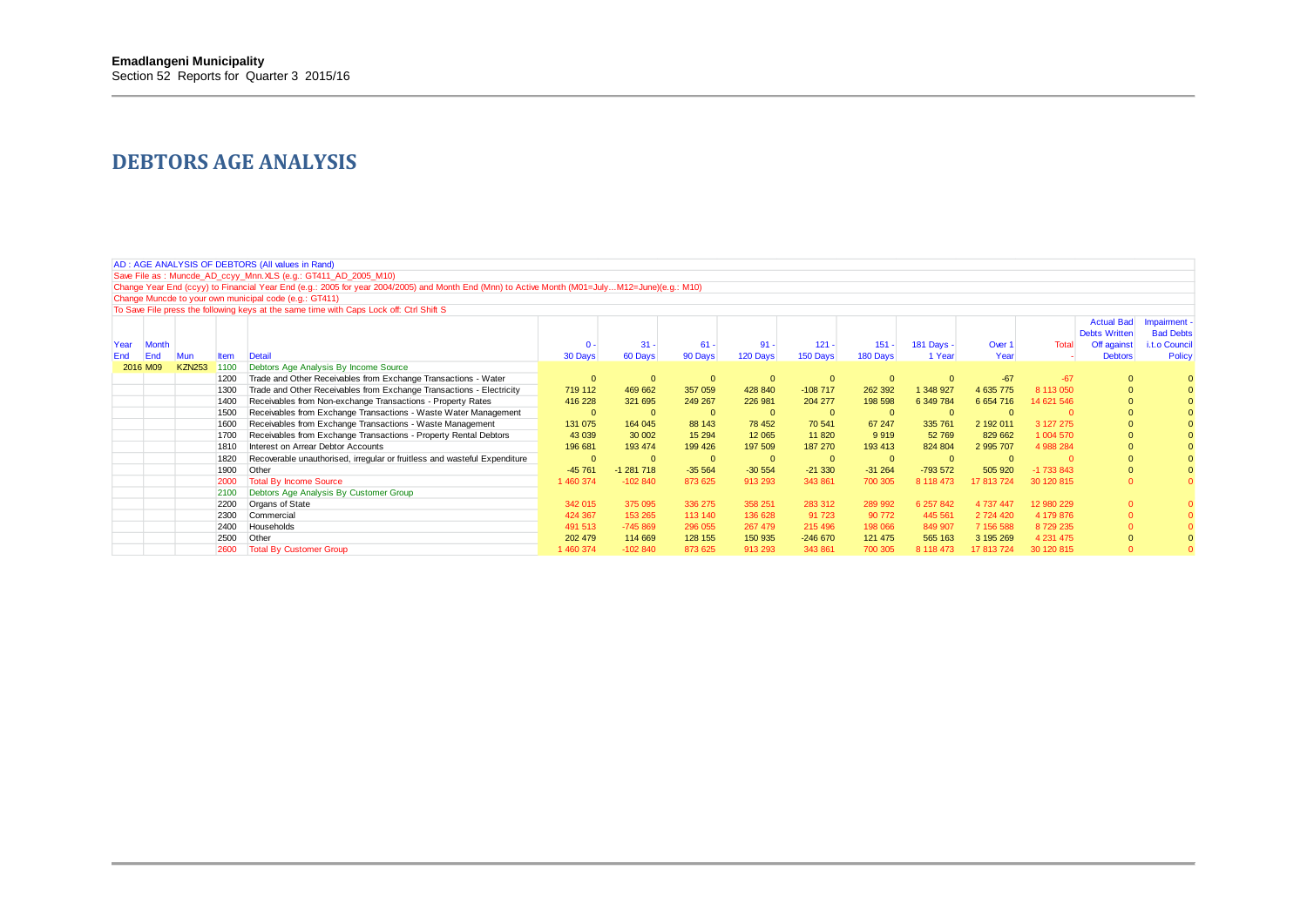### **CREDITORS AGE ANALYIS**

|      | AC: AGE ANALYSIS OF CREDITORS (All values in Rand)                                      |               |             |                                                                                                                                                |           |          |         |          |          |          |            |          |              |  |
|------|-----------------------------------------------------------------------------------------|---------------|-------------|------------------------------------------------------------------------------------------------------------------------------------------------|-----------|----------|---------|----------|----------|----------|------------|----------|--------------|--|
|      |                                                                                         |               |             | Save File as: Muncde_AC_ccyy_Mnn.XLS (e.g.: GT411_AC_2005_M10)                                                                                 |           |          |         |          |          |          |            |          |              |  |
|      |                                                                                         |               |             | Change Year End (ccyy) to Financial Year End (e.g.: 2005 for year 2004/2005) and Month End (Mnn) to Active Month (M01=JulyM12=June)(e.g.: M10) |           |          |         |          |          |          |            |          |              |  |
|      |                                                                                         |               |             | Change Muncde to your own municipal code (e.g.: GT411)                                                                                         |           |          |         |          |          |          |            |          |              |  |
|      | If (and only if) Creditors per function not available, list top 10 creditors by name    |               |             |                                                                                                                                                |           |          |         |          |          |          |            |          |              |  |
|      | To Save File press the following keys at the same time with Caps Lock off: Ctrl Shift S |               |             |                                                                                                                                                |           |          |         |          |          |          |            |          |              |  |
| Year | Month                                                                                   |               |             |                                                                                                                                                | $0 -$     | $31 -$   | $61 -$  | $91 -$   | $121 -$  | $151 -$  | 181 Days - | Over 1   | <b>Total</b> |  |
| End  | End                                                                                     | Mun           | <b>Item</b> | Detail                                                                                                                                         | 30 Days   | 60 Days  | 90 Days | 120 Days | 150 Days | 180 Days | 1 Year     | Year     |              |  |
|      | 2016 M09                                                                                | <b>KZN253</b> | 0100        | <b>Bulk Electricity</b>                                                                                                                        | 748 361   |          |         |          |          |          |            | $\Omega$ | 748 361      |  |
|      |                                                                                         |               | 0200        | <b>Bulk Water</b>                                                                                                                              |           | 0        |         |          |          | $\Omega$ |            |          |              |  |
|      |                                                                                         |               | 0300        | <b>PAYE</b> deductions                                                                                                                         |           |          |         |          |          | 0        |            |          |              |  |
|      |                                                                                         |               | 0400        | VAT (output less input)                                                                                                                        |           | 0        |         |          |          | 0        |            |          |              |  |
|      |                                                                                         |               | 0500        | Pensions / Retirement deductions                                                                                                               |           |          |         |          |          | 0        |            |          |              |  |
|      |                                                                                         |               | 0600        | Loan repayments                                                                                                                                |           |          |         |          |          | 0        |            |          |              |  |
|      |                                                                                         |               | 0700        | <b>Trade Creditors</b>                                                                                                                         | 442 468   | 3744     |         |          |          | 0        |            |          | 446 212      |  |
|      |                                                                                         |               | 0800        | Auditor General                                                                                                                                |           | $\Omega$ |         |          |          | 0        |            |          |              |  |
|      |                                                                                         |               | 0900        | Other                                                                                                                                          | $-367$    | $\Omega$ |         |          |          | 0        |            |          | $-367$       |  |
|      |                                                                                         |               | 1000        | Total                                                                                                                                          | 1 190 462 | 3744     |         |          |          |          |            |          | 194 206      |  |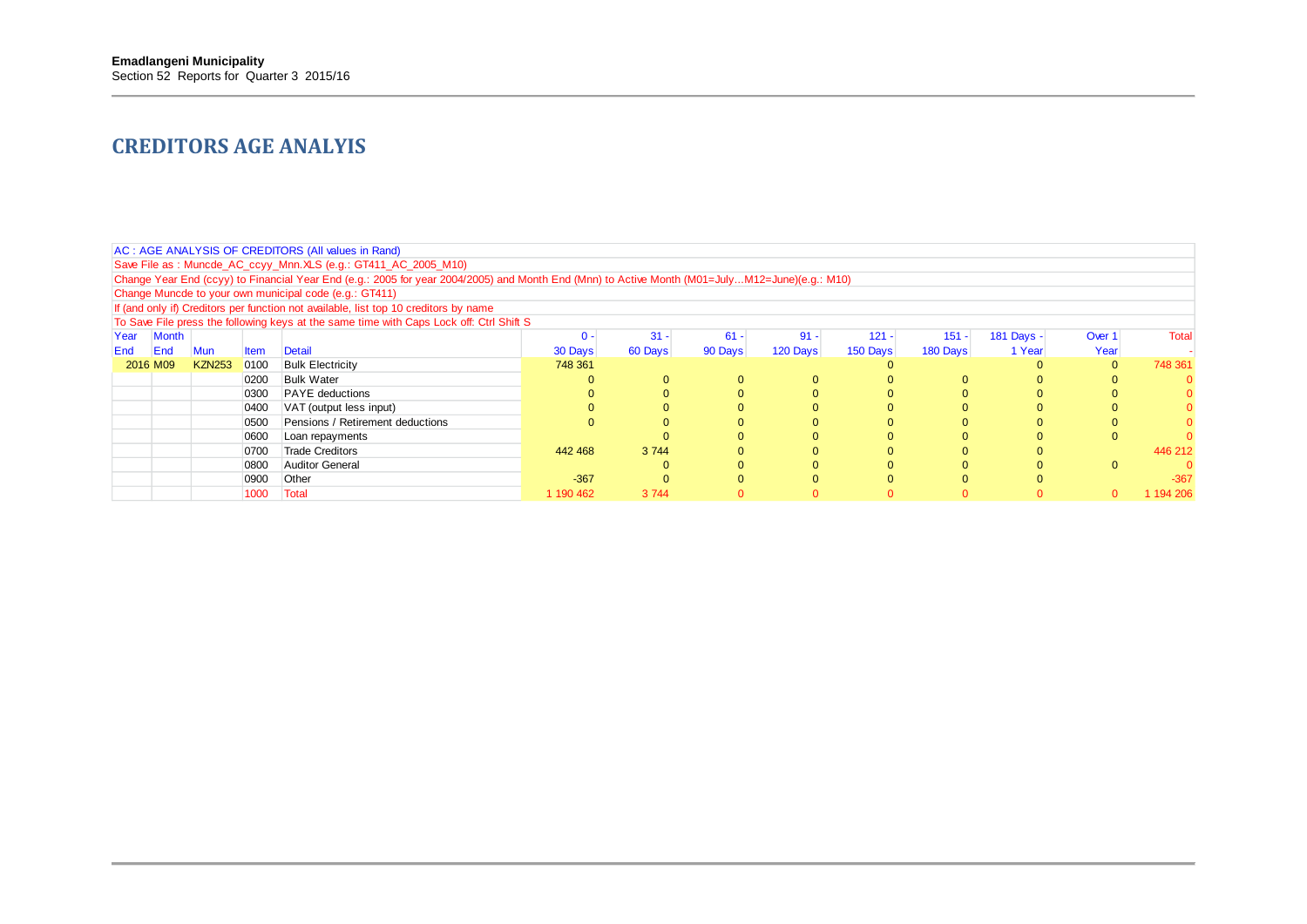### **INVESTMENT PORTFOLIO**

|                | No. Investement Account Description           | <b>Bank Account No.</b> | Vote      | <b>Balance as at</b> | <b>Receipts</b>          | <b>Withdrawals</b>       | <b>Interest</b> | <b>Bank</b>                 | <b>Balance as at</b> |
|----------------|-----------------------------------------------|-------------------------|-----------|----------------------|--------------------------|--------------------------|-----------------|-----------------------------|----------------------|
|                |                                               |                         |           | 1 July 2015          | 2015/2016                | 2015/2016                | 2015/2016       | <b>Charges</b><br>2015/2016 | 31 March 2016        |
|                |                                               |                         |           |                      |                          |                          |                 |                             |                      |
|                | <b>Housing Operating Account</b>              | 06 850 094 7-033        | 7000/7006 | 512 270.00           | $\sim$                   | $\overline{\phantom{a}}$ | 22 114.22       | $\overline{\phantom{a}}$    | 534 384.22           |
| 2              | Municipal Systems Implementation Grant 4      | 06 850 094 7 - 032      | 7000/7042 | 270 697.88           |                          |                          | 11 685.77       |                             | 282 383.65           |
| 3              | Municipal Infrastructure Grant                | 26 858 661 6 - 001      | 7000/7031 | 4 381 894.73         | $\overline{\phantom{a}}$ |                          | 196 022.60      |                             | 4577917.33           |
| 4              | Repair of 376 Houses                          | 06 850 418 7 - 001      | 7000/7012 | 1879969.84           | $\overline{\phantom{a}}$ |                          | 82 005.92       |                             | 1961975.76           |
| 5              | Equitable Share (General Investments)         | 06 850 094 7 - 030      | 7000/7004 | 1 259 038.25         |                          |                          | 54 887.08       |                             | 1 313 925.33         |
| 6              | Small Town Rehabilitation Grant               | 06 850 094 7 -034       | 7000/7052 | 308 568.07           |                          | 313800.03                | 5 2 3 1 . 9 6   |                             | 0.00                 |
| $\overline{7}$ | <b>Library Grant</b>                          | 06 850 094 7 -036       | 7000/7061 | 141 676.48           | ÷,                       |                          | 6 116.05        | $\overline{\phantom{a}}$    | 147 792.53           |
| 8              | Infrastructure Sports Facilities              | 42 880 052 1 - 001      | 7000/7067 | 73 932.91            | $\overline{\phantom{a}}$ | $\overline{\phantom{a}}$ | 2 960.58        | $\sim$                      | 76 893.49            |
| 9              | VAT Refund Account                            | 42 880 052 1 - 002      | 7000/7068 | 5762094.07           |                          |                          | 251 195.32      |                             | 6 013 289.39         |
|                | 10 Nguni Cattle                               | 42 880 052 1 - 003      | 7000/7071 | 99 934.31            |                          |                          | 4 278.81        |                             | 104 213.12           |
|                | 11 FMG 2012/2013                              | 06 850 094 7 - 038      | 7000/7075 | 449 695.61           | $\overline{\phantom{a}}$ |                          | 20 116.98       |                             | 469 812.59           |
|                | 12 Infrastructure Sports Facilities 2012/2013 | 06 850 094 7 - 041      | 7000/7081 | 44 051.44            | $\overline{\phantom{a}}$ |                          | 1807.75         |                             | 45 859.19            |
|                | 13 Municipal Infrastructure 2012/2013         | 06 850 094 7 - 042      | 7000/7083 | 35 253.39            | $\overline{\phantom{a}}$ |                          | 1 446.72        |                             | 36 700.11            |
|                | 14 Library 2013/2014                          | 06 850 094 7 - 046      | 7000/7093 | 324 245.94           | $\blacksquare$           |                          | 14 505.03       |                             | 338 750.97           |
|                | 15 Integrated Electricifation Grant 2013/2014 | 06 850 0947 - 048       | 7000/7097 | 674 646.15           | $\overline{\phantom{a}}$ | 676 256.91               | 1610.76         | $\overline{\phantom{a}}$    | 0.00                 |
| 16             | Infrastructure Sports Facilities 2014/2015    | 06 850 0947 - 049       | 7000/7098 | 72 813.69            |                          |                          | 2988.12         |                             | 75 801.81            |
|                | 17 Proceeds From Auction                      | 06 850 0947 - 050       | 7000/7099 | 644 203.31           | ÷,                       |                          | 28 818.22       |                             | 673 021.53           |
|                | 18 INEG 2014/2015                             | 06 850 0947 - 061       | 7000/7070 | 706 789.85           | $\overline{\phantom{a}}$ |                          | 31 618.00       |                             | 738 407.85           |
| 19             | Library Grant 2014/2015                       | 06 850 0947 - 062       | 7000/7072 | 255 680.75           |                          |                          | 11 437.79       |                             | 267 118.54           |
|                | 20 Bensdorp Sportsfield 2014/2015             | 06 850 0947 - 063       | 7000/7080 | 1 015 552.06         |                          | 1043182.13               | 28 068.09       |                             | 438.02               |
| 21             | DBSA Fixed Deposit 2015/2016                  | 06 850 0947 -065        | 7000/7062 |                      | 300 000.00               |                          |                 |                             | 300 000.00           |
|                | 22 MSIG 2015/2016                             | 428800521 - 005         | 7000/7064 |                      | 930 000.00               | 208 000.00               | 31 534.46       |                             | 753 534.46           |
|                | 23 MIG 2015/2016                              | 06 850 0947 -064        | 7000/7063 | $\blacksquare$       | 9 183 000.00             | 4677252.75               | 212 512.20      |                             | 4718259.45           |
| 24             | EPWP 2015/2016                                | 06 850 0974 - 066       | 7000/7082 | $\blacksquare$       | 743 418.24               | 752 005.00               | 9 3 8 7 . 8 4   |                             | 801.08               |
|                | 25 FMG 2015/2016                              | 06 850 0947 - 067       | 7000/7084 | $\blacksquare$       | 1800000.00               | 853 199.90               | 41 105.23       |                             | 987 905.33           |
|                | 26 INEG 2015/2016                             | 06 850 0947 - 068       | 7000/7088 |                      | 7 000 000.00             | 1987 455.26              | 105 580.35      |                             | 5 118 125.09         |
|                | 27 Library Grant 2015/2016                    | 06 850 0947 - 069       | 7000/7086 |                      | 723 000.00               | 368 610.88               | 14 262.65       |                             | 368 651.77           |
|                |                                               |                         |           | 18 913 008.73        | 20 679 418.24            | 10 879 762.86            | 1 193 298.51    |                             | 29 905 962.62        |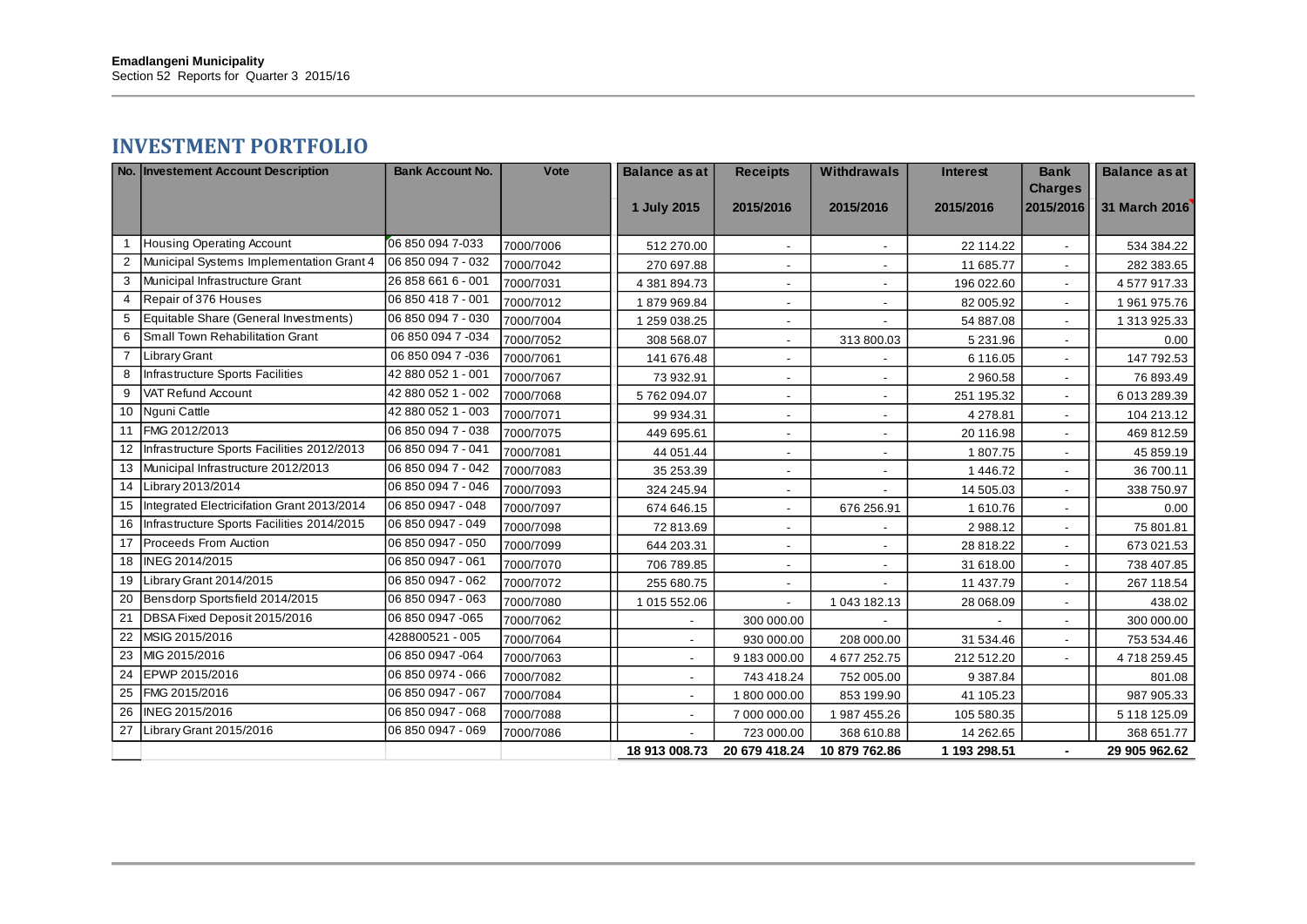### **ALLOCATION AND GRANTS RECEIPTS EXPENDITURE**

|     | <b>Conditional Grant Listing</b>          |                                   |         |                               | <b>Balance as at</b>     | <b>Receipts</b> | <b>Expenditure</b> | <b>Balance as at</b>          | <b>Balance per</b><br>ledger |
|-----|-------------------------------------------|-----------------------------------|---------|-------------------------------|--------------------------|-----------------|--------------------|-------------------------------|------------------------------|
| No. | <b>Grant Type</b>                         | <b>General Ledger</b><br>Vote no. | WP Ref. | <b>Investments</b><br>WP Ref. | 1 July 2015              | 2015/2016       | 2015/2016          | 31 March 2016   31 March 2016 |                              |
|     | Finance Management Grant                  | 9400/9402                         |         |                               |                          | 1800 000.00     | 1 072 755.12       | 727 244.88                    | 727 244.88                   |
|     | <b>MSIG 08/09</b>                         | 9400/9415                         |         |                               |                          | 930 000.00      | 234 000.00         | 696 000.00                    | 696 000.00                   |
|     | Municipal Infrastructure Grant            | 9400/9411                         |         |                               | 0.02                     | 11 183 000.00   | 4 954 941.82       | 6 228 058.20                  | 6 228 058.20                 |
|     | Repair of 376 Houses                      | 9400/9401                         |         |                               | 903 525.28               |                 | $\,$               | 903 525.28                    | 903 525.28                   |
| 5.  | Small Town Rehab                          | 9400/9421                         |         |                               |                          | 2 000 000.00    |                    | 2 000 000.00                  | 2 000 000.00                 |
| 6   | Library Grant                             | 9400/9424                         |         |                               | 95.59                    | 723 000.00      | 423 149.30         | 299 946.29                    | 299 946.29                   |
|     | Sports Grant                              | 9400/9425                         |         |                               |                          | $\blacksquare$  | 140 438.78         | (140438.78)                   | (140438.78)                  |
| 8   | <b>IEPWP Grant</b>                        | 9400/9427                         |         |                               | $\overline{\phantom{0}}$ | 1 030 000.00    | 1 030 000.00       | 0.00                          |                              |
|     | Integrated National Electrification Grant | 9400/9432                         |         |                               | $\sim$                   | 10 000 000.00   | 1 493 100.00       | 8 506 900.00                  | 8 506 900.00                 |
|     | 10 Sportfields Grant                      | 9400/9433                         |         |                               | 989 429.40               | $\blacksquare$  |                    | 0.00                          |                              |
|     |                                           |                                   |         |                               |                          |                 |                    |                               |                              |
|     | <b>TOTALS</b>                             |                                   |         |                               | 893 050.29               | 27 666 000.00   | 9 348 385.01       | 19 221 235.88                 | 19 221 235.87                |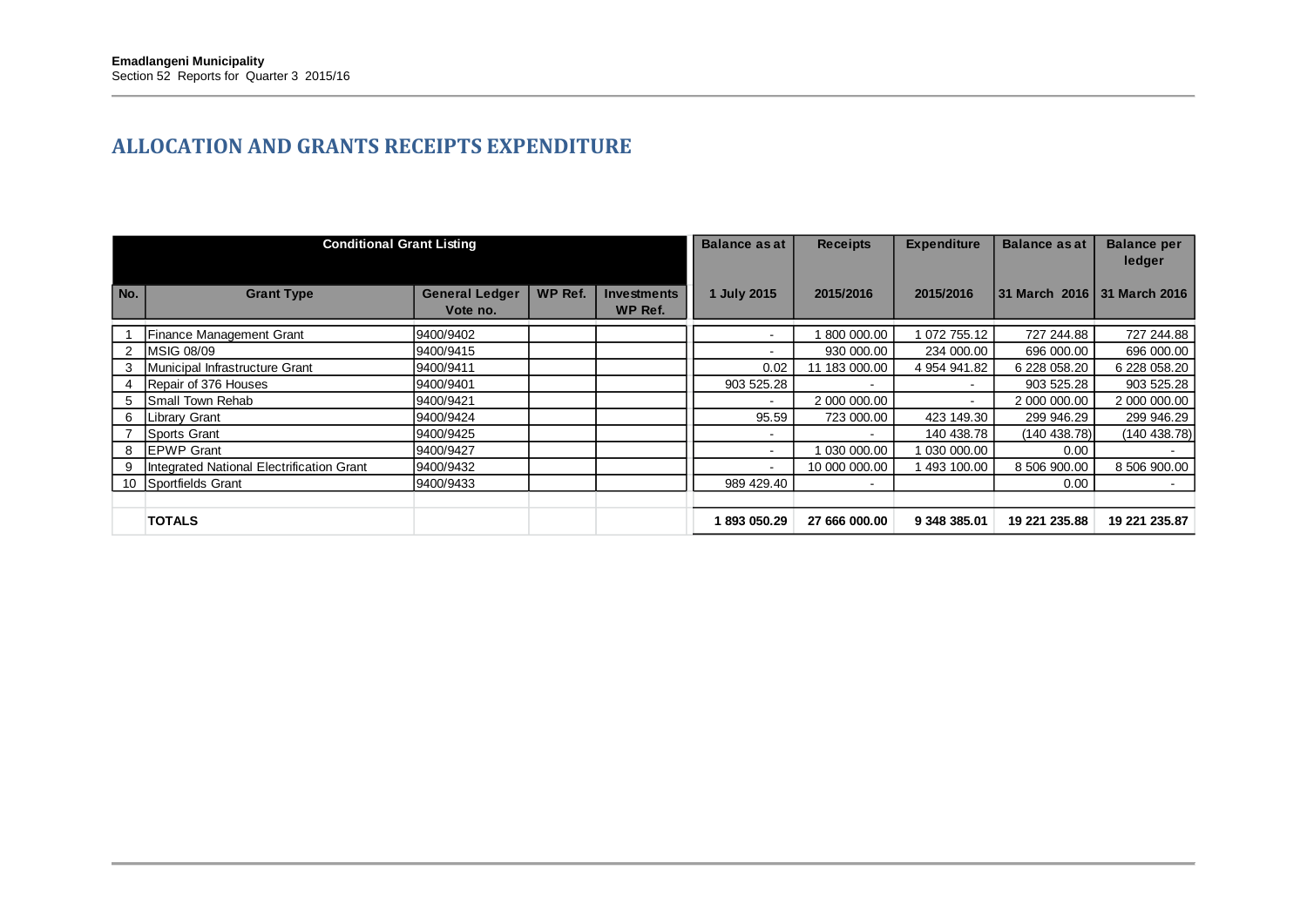## **COUNCILLOR ALLOWANCES AND EMPLOYEE BENEFITS**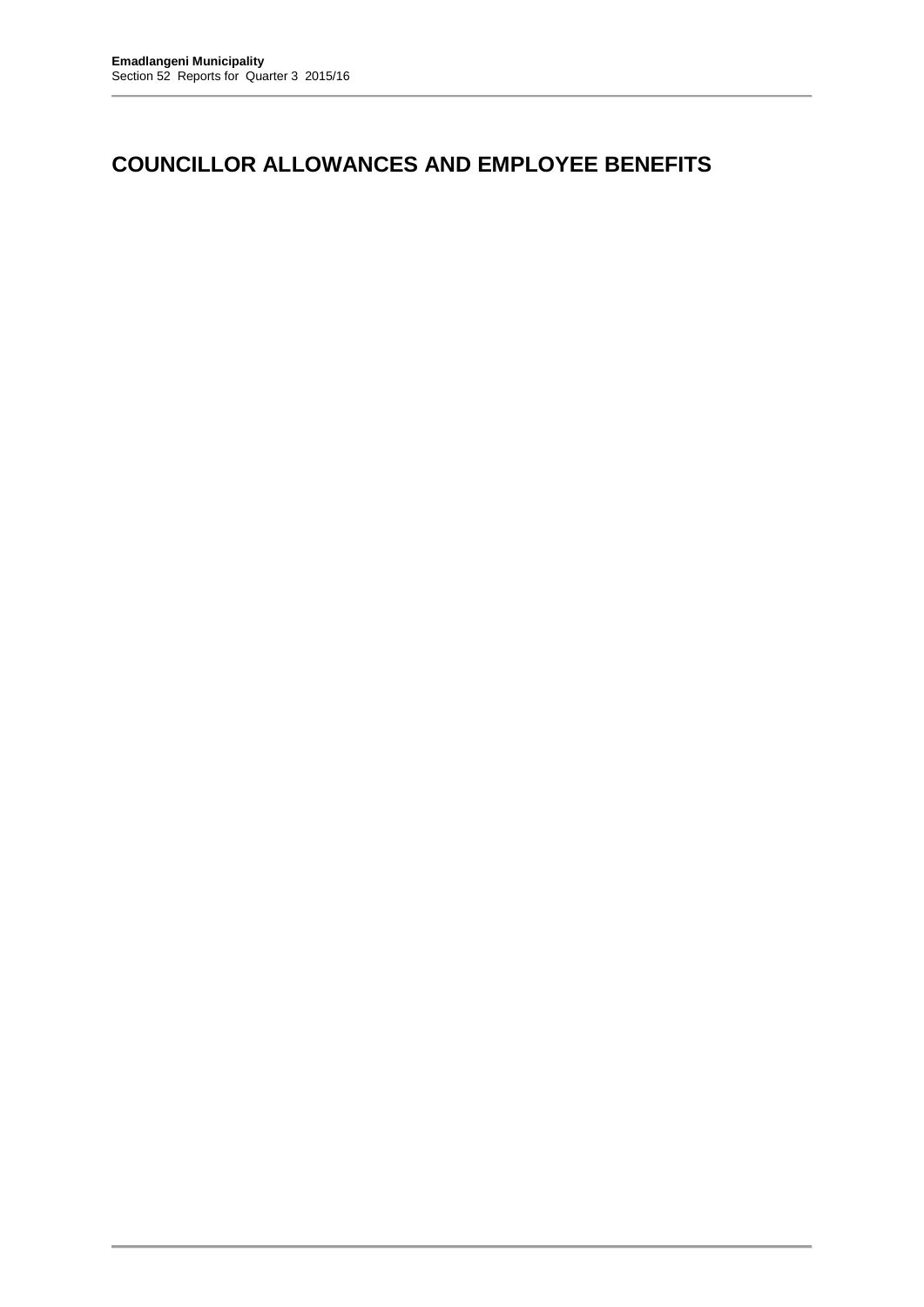# **MATERIAL VARIANCES TO SDBIP**

Refer to Organisational Scorecard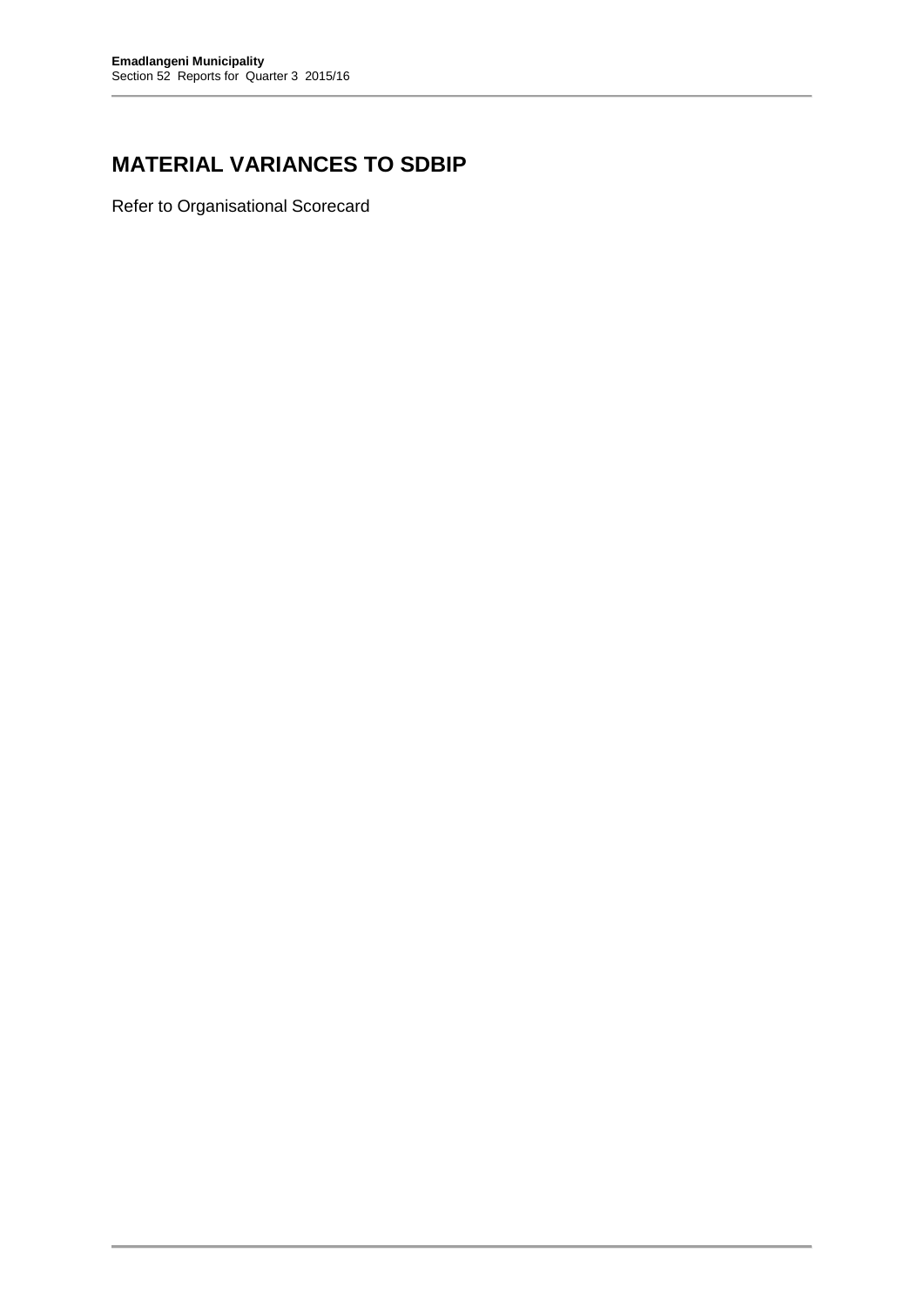# **CAPITAL PROGRAMME PERFORMANCE**

|                               | Adjusted<br><b>Budget</b> | Year to date | % of budget<br>spent |
|-------------------------------|---------------------------|--------------|----------------------|
|                               |                           |              |                      |
| <b>FURNITURE AND FIXTURES</b> | 350 000,00                | 81 604.74    | 23.32                |
|                               |                           |              |                      |
| <b>INFRASTRUCTURE ASSETS</b>  | 16 145 760.00             | 7 518 618.81 | 46.57                |
|                               |                           |              |                      |
| <b>MOTOR VEHICLES</b>         | 1 916 239.00              | 1 680 911.40 | 87.72                |
|                               |                           |              |                      |
| <b>OFFICE EQUIPMENT</b>       | 150 000.00                | 102 653.47   | 68.44                |
|                               |                           |              |                      |
| <b>OTHER ASSETS</b>           | 2 031 363.03              | 162 766.17   | 8.01                 |
|                               | 20 593 362.03             | 9 546 554.59 |                      |
|                               |                           |              |                      |